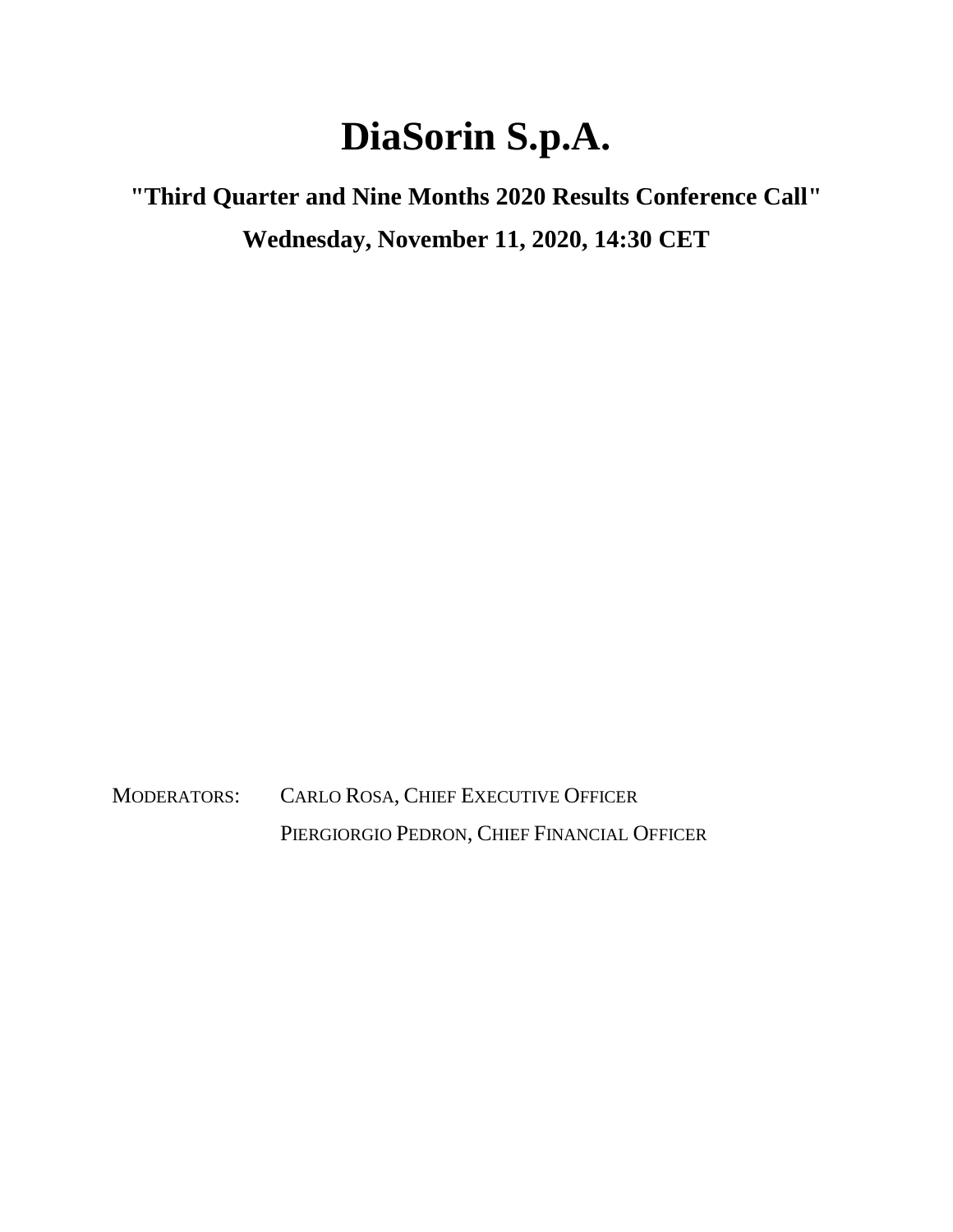OPERATOR: Good afternoon. This is the Chorus Call conference operator. Welcome, and thank you for joining the DiaSorin Third Quarter and Nine Months 2020 Results Conference Call. As a reminder, all participants are in listen-only mode. After the presentation, there will be an opportunity to ask questions. Should anyone need assistance during the conference call, they may signal an operator by pressing "\*" and "0" on their telephone.

> At this time, I would like to turn the conference over to Mr. Carlo Rosa, CEO of DiaSorin. Please go ahead, sir.

CARLO ROSA: Yes, thank you, operator and good morning, good afternoon to everybody. Welcome to the Quarter 3 conference call of DiaSorin. I will…I think this time we're going to make some short comments, and then I'm going to leave Mr. Pedron to go through the numbers, and then we're going to leave ample time to…for Q&A, because I've seen there are lots of questions, I believe necessary are related to the results but to the environment ecosystem after the Pfizer announcement a couple of days ago.

> So I would start and comment on revenues. As you have seen, the quarter has been a very strong quarter, I think in line with what we have seen also from other players in diagnostic. And we need to look at the revenue from perspective of COVID opportunity and from what the rest of the business is doing. Rest of the business is recovering better than expected. We were coming in Q2 from a minus 35% and now in...and that was pretty much generalized in all the different geographies in Quarter 3, now we're at minus 7% with a different mix. We have U.S. and Europe with strong recovery. We're almost close to, where we were last year, whereas China is still lagging behind. And I'm going to make some comments about China, specifically.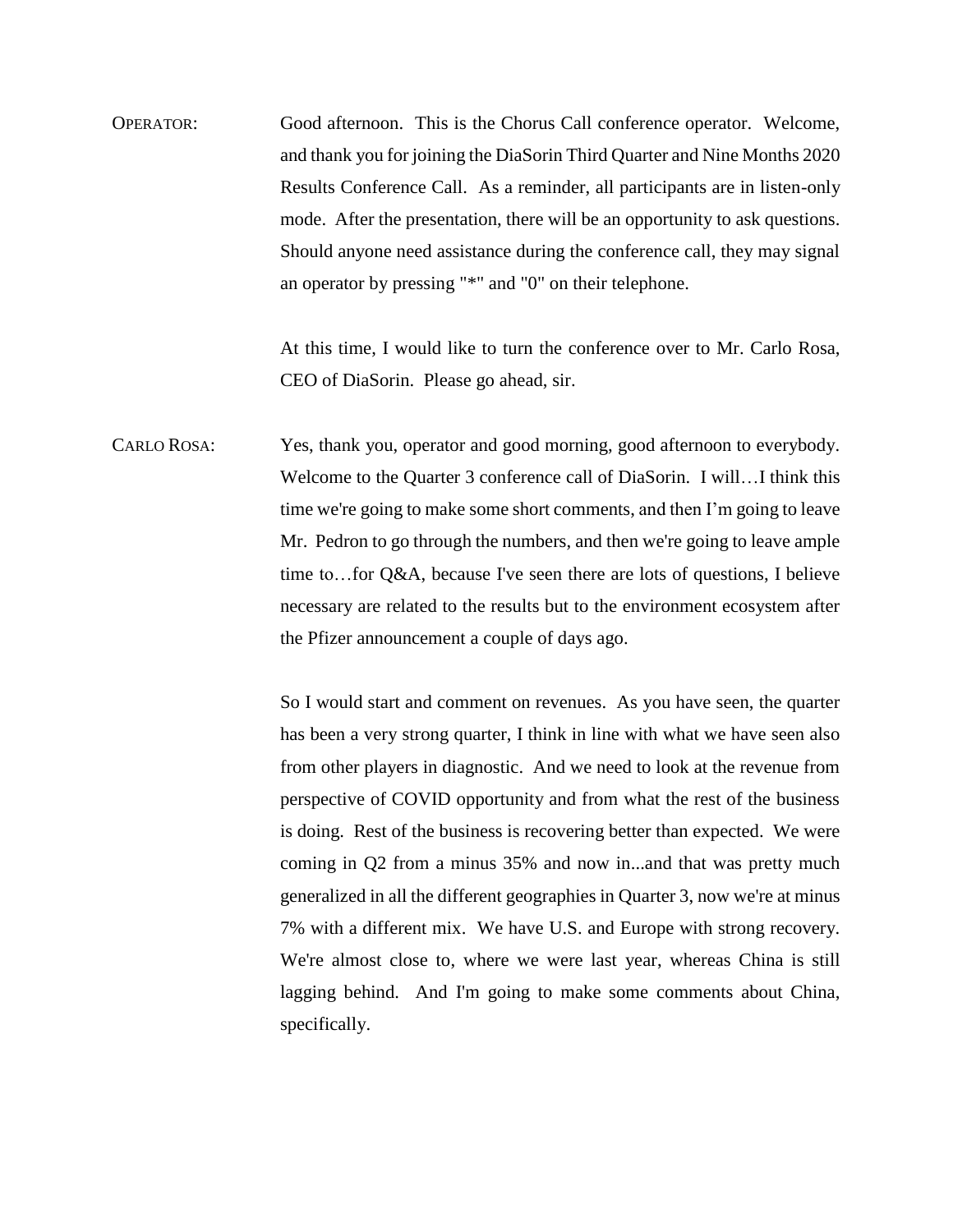U.S. and Europe, we have seen now constantly that testing volumes in the major geographies, in major countries in Europe are going back to last year levels, pretty much, and this for us is a combination of regular prescriptions, so that we see again going back to normality, and then combination of new business that we closed last year and growth of our product lines, the gastro…the gastroenteric line is not withstanding the COVID situation is growing over 20% year-on-year, which is phenomenal.

And then the TV program that certainly is fully incremental for us, and it's firing up, it did fire up well in Europe, and it has been firing up in the U.S. as well. So in U.S. and Europe a combination of recovery of testing volume in our traditional program is firing up, we see the traditional business doing okay.

When it comes to China, we still have a red flag in China. And I think, I heard also that no other diagnostic companies making similar comments. And the reason, we believe is, the fact that, as you know, in China, there is no…so medicine is practice, right at the hospital sites. And so hospital sites additionally are extremely crowded. And I believe still the general population does not want to go to see the doctors except for emergency cases because they didn't want to be exposed to the risk of the infection.

And the only way I think all of us can explain why notwithstanding what is happening in the rest of the world. China is still lagging behind vis-à-vis volumes. And so, we will watch carefully what happens in Quarter 4. And we hope that eventually volume is going to go back. But so, far I don't think we have lost visibility.

Now, when we…now let's talk about COVID, which is the elephant in the room, certainly business is doing extremely well. And we need to look at I think 2 components of COVID, on one side, serology and on the other side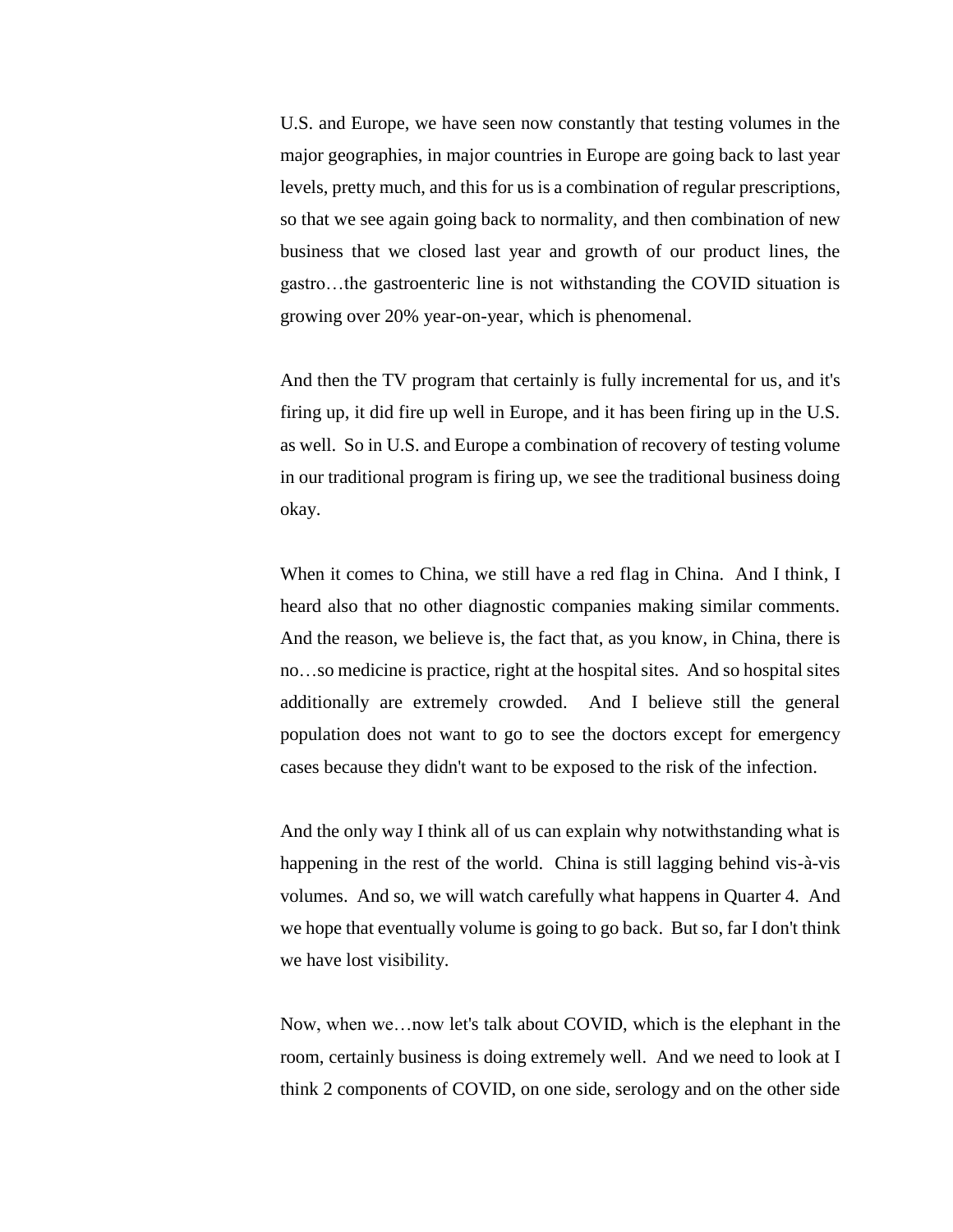molecular. Serology, Q2 was phenomenal and this was because there was lots of excitement about the adoption of serology for epidemiological studies and then the availability of serology to support lack of testing capacity from molecular sites. So lots of hype that eventually died pretty fast, and if you have seen comments from the major labs in the U.S., as well as, other competitors, the spike really lasted 2, 3 months, and then serology went back to where I think it deserved, which is an interesting pool [ph] to follow-up at this point, all the patients that are hospitalized, so more clinical use than general use.

In Quarter 2, I remind everybody that we had roughly  $\epsilon$ 45 million revenues on serology, this is in Quarter 3 is not there. Certainly, it's not there anymore. Where I think that our projection will see serology more around, between 8 million and 10 million per quarter, which is what we believe is physiological use of serological tools, especially in those countries like Brazil, India and some of the export countries where lack of swabs and molecular testing is somehow compensated by the use of IgG and IgMs, which is an assay that we have launched a couple of months ago.

As far as the molecular is concerned, look today, I think everybody is in the same situation, there is growing, growing demand of molecular testing. And molecular is considered as we all know as the goal standard. And it is used both for clinical use and so to diagnose acute phase and also today to try to identify the asymptomatic carriers.

Sales are proportional to manufacturing capacity. In Q3, we had versus Q2 50% growth rate of our molecular testing, which is pretty much in line with increased manufacturing capacity. We're a little bit far ahead compared to what we said was our goal. If you remember, we said we would have a million test of molecular per month of capacity by the end of the year.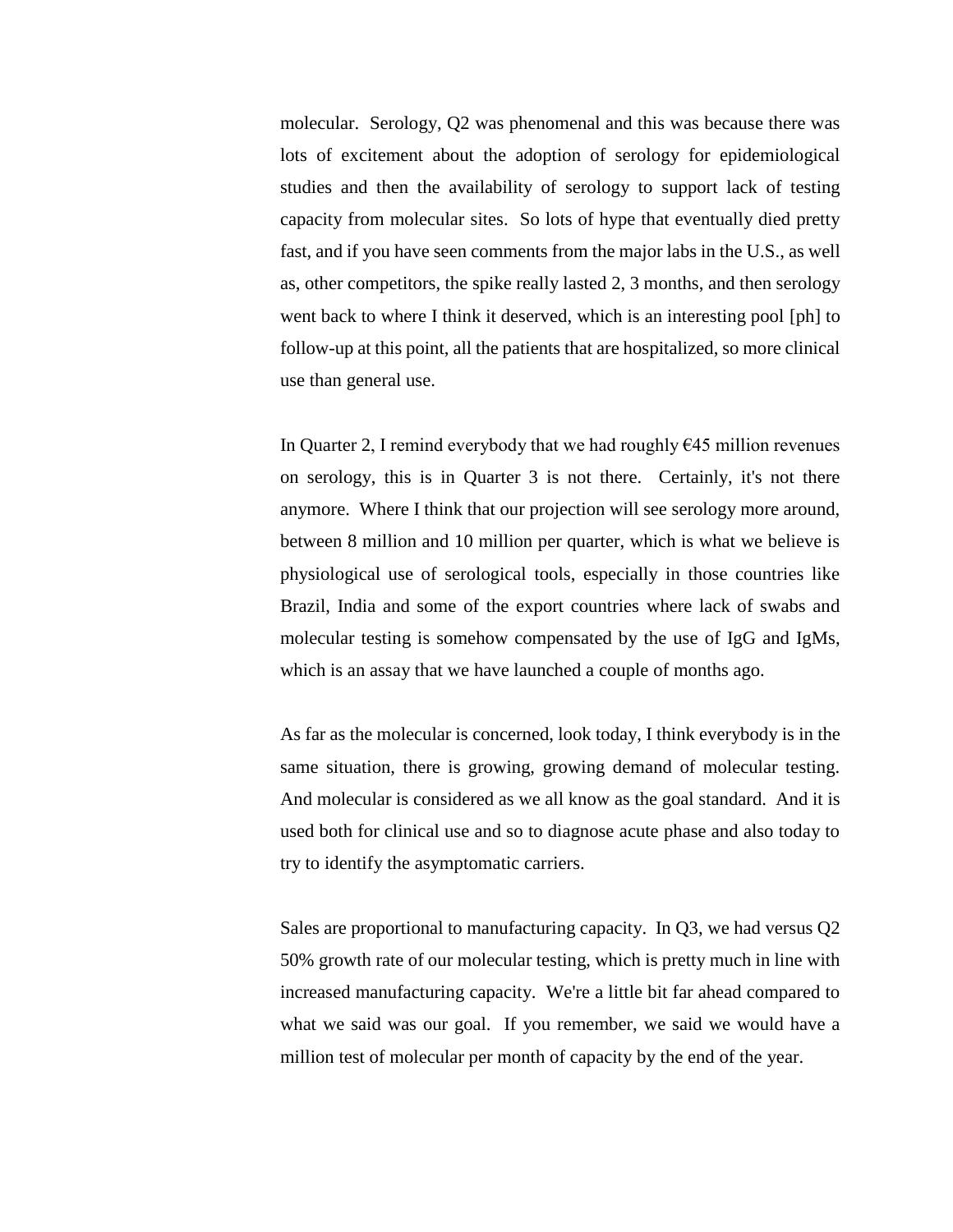And I think we were able to anticipate a couple of months that capacity. So we're enjoying, you know, good, good growth, price is stable, we've positioned our assay as specialty product for triage in a mission. We have a relatively small system, our MDX that has been very successful into the hospital setting. So where we enjoy specific positioning, as well as, price premium, because we sell the ability to triage within 45 minutes, you're able to triage patients and properly redirect the COVID positive and COVID negative patients.

So far…as far as the installed base is concerned, we have been able to place roughly 500 systems, additional system for a molecular, a good chunk of it is in Europe. Prior to COVID as you can imagine our installed base primarily U.S. driven. After COVID, the installed base has been growing significantly in those countries where we have elected to sell the product.

Certainly, we had to make certain decisions in terms of priorities. And as I think we have stated from the beginning U.S., Italy, we are the primary markets that we decided to serve followed certainly by Spain and France and few other placements in other European countries. So COVID is doing fine. The positioning, I believe the correct positioning and we now have another goal, which is to get to 1.2 million tests around February timeframe, which is good in the next step of increased capacity.

At the same time, we have also launched our flu assay, which now is compatible with COVID. So we can follow the trend of differential diagnosis in patients that do show up with the same symptoms. Although I think as we have seen in Australia, and now it's also fairly clear in U.S. and in Canada where we have a big installed base. The Influenza season looks like it's going to be fairly mild and I believe that this is the consequence of all the social distancing and hygiene measures that were adopted because of COVID.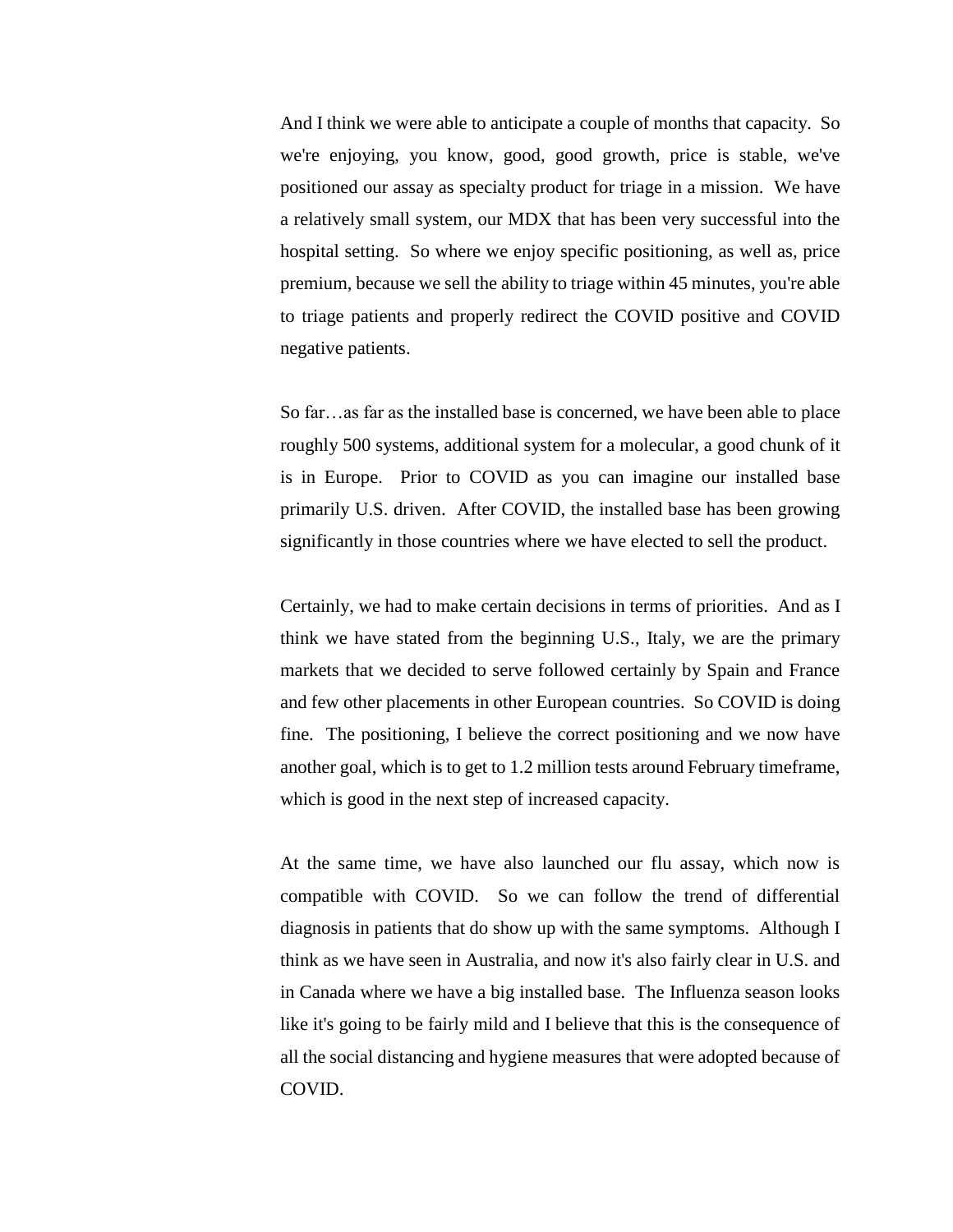The results in Australia that I've seen were unbelievable, whereas last year in June, there were 7,000 cases a month of reported flu, I think it went down to 50 a month. And so, clearly showed that this Influenza season is going to be very mild, which is a living space to actually manufacturing [ph] more COVID. And so, we're actually balancing today or manufacturing more towards COVID than flu.

There is another program that for us is very strategic is antigen testing. Antigen testing was clearly…was made available a couple of weeks ago. So it's not part of the Quarter 3 results. However, these antigen tests that we launched, I believe, is a very strategic product has been the first one, and so far, the only one to be launched with certain characteristics is, you know, as public information is Ortho, Clinical and DiaSorin the only 2 high throughput assay launch, our assay though is different than Ortho because it's quantitative and allows the actual determination of the viral load, which we believe is a very relevant characteristic of this product.

And by the same talk and the positioning is specific, because you know, there is…there are…there are a lot of point of care antigen test available out there that have been deployed in different settings to be used. These products, which is a high throughput, and is actually run on our LIAISON platform has a better clinical performance than some of these rapid antigen testing. And that…these comes without saying because the technology, the chemiluminescence technology is a much powerful technology than this laminar flow.

It guarantees traceability, which is something that some of the laminar flow point-of-care is don't do today, and this is key in my opinion. So increased sensitivity and traceability is very relevant in order to allow the identification of asymptomatic carriers, you know, that today for diagnostic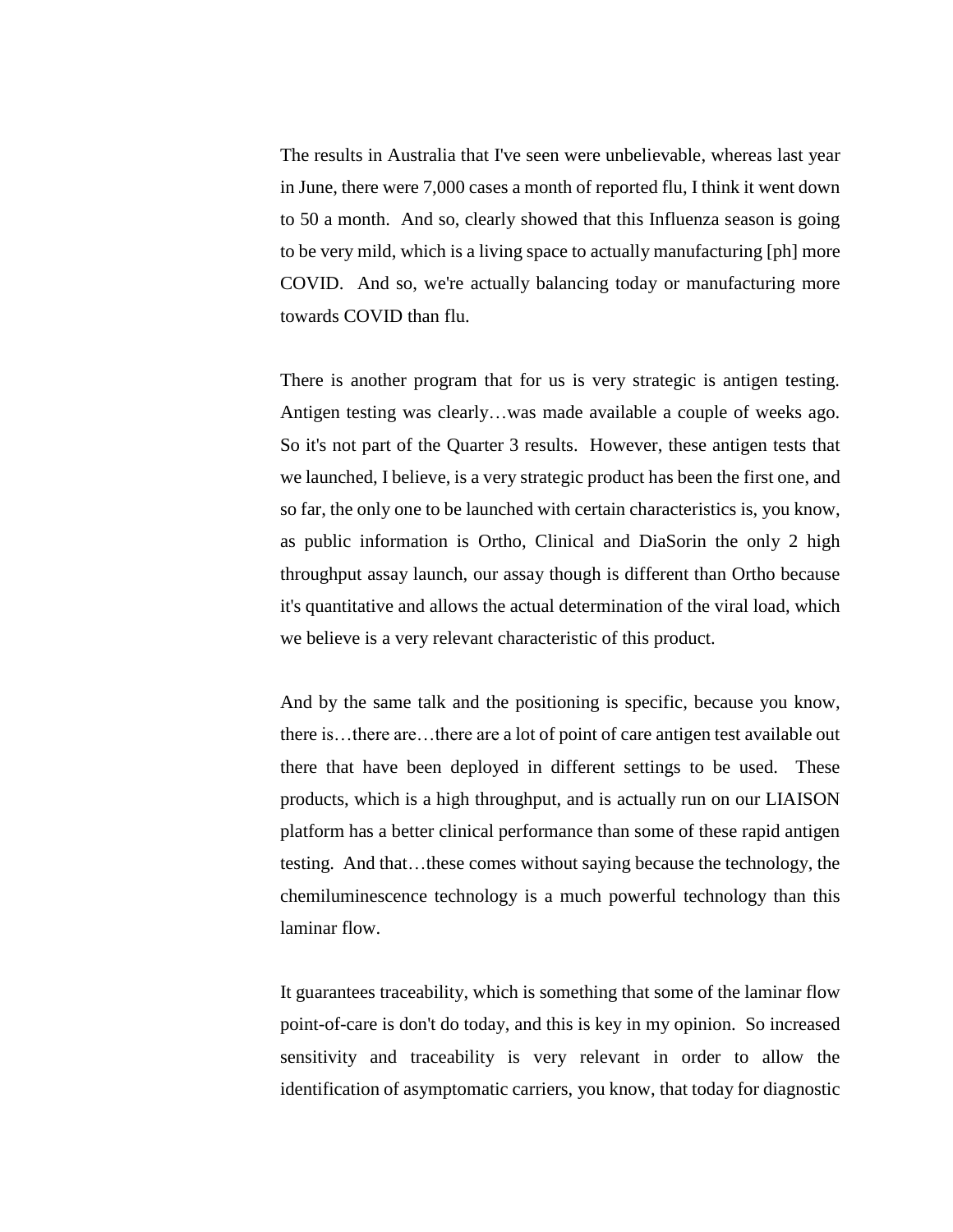there are fundamentally 2 uses, one the swab molecular testing is used more for clinical identification, and for diagnosis and to release patients to guarantee that they're not infectious any longer, whereas the antigen testing would be...the use of it would be a widespread use in the community to identify hotspots and asymptomatic carriers.

Our assay…because of the sensitivity that it has, does allow certainly the identification was symptomatic, and this is how we're positioning it. So we expect…we launched it 10 days ago, is doing very fine. And now, we're commercializing it in the U.S. under UN and submitted for EUA approval which we expect to come in the next few weeks.

Last but not least, we're working on a new product, which is a new serological assay that we intend to submit to the agency and in the next few weeks, and this assay is intended to be a false vaccination test. And the idea shortly is to use the same protein that has been used by the vaccine companies, which is a very specific spike protein. And then use that protein to understand the vaccine and the response of the patients or the vaccinated individual to the vaccine.

It's a bet certainly, because today there are no guidelines that do recommend post-vaccination testing. But if that comes and there is going to be a utilization of serology, we believe that this assay is superior to what existing on the market, because it has been specifically designed with again, the same protein…S Protein that has been used as a candidate for most of the vaccine programs.

At this point, I'm going to leave the mike to Mr. Pedron, who is going to take you through the numbers and then we're going to take questions shortly thereafter.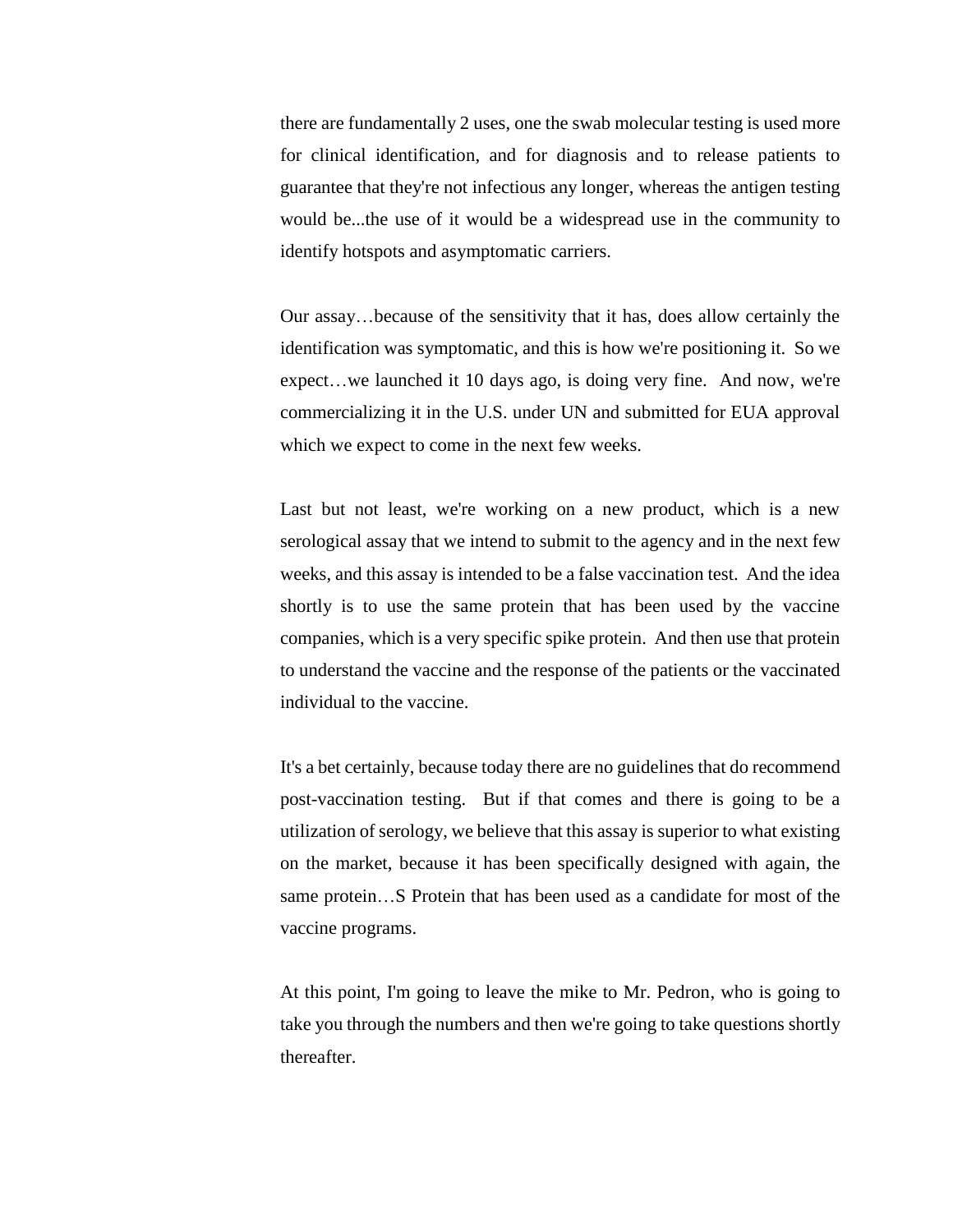PIERGIORGIO PEDRON:Thank you, Carlo, and good morning, good afternoon, everybody. In the next few minutes, like usual, I'm going to walk you through the financial performance of DiaSorin, during the first 9 months of 2020, and I would also make some remarks on the contribution of the third quarter.

> So we closed September year-to-date with an increase in revenues at constant exchange rate of 17% or  $\epsilon$ 91 million. As a result, if you might remember of a soft Q1, mainly driven by volume reduction in China due to COVID, and a very good in second and third quarter.

> Specifically Q3, saw an increase in our revenue of comparable FX of 34% or  $\epsilon$ 60 million. Carlo has already discussed at length the reasons behind these variances. As expected and anticipated during last quarter call, Q3 2020 gross margin ratio at 68.3% of revenues is below what we see in Q1 2020 and Q2 2020, which closed at 69.1% mainly because of higher sales of COVID molecular tests. Year-to-date gross margin though at 68.8% is just slightly lower than 2019 which closed at 69.1%.

> September year-to-date EBITDA at €258 million records an increase at constant exchange rate compared to last year of almost 25%. Year-to-date EBITDA margin which at comparable rate is 42.3% vis-à-vis 39.8% of 2019. Q3 2020, EBITDA at  $\epsilon$ 104 million or almost 46% margin registers a record performance with an increase of 54% at comparable rates.

> Lastly, we confirm our ability to generate a very healthy and predictable free cash flow,  $\epsilon$ 153 million in the first 9 months of the year, thus bringing the net financial position of the group to positive  $\epsilon$ 256 million.

> Let's now dig a little bit in to the main items of the P&L. We said the yearto-date revenues at  $\epsilon$ 610 million grew by 16% or  $\epsilon$ 85 million compared to last year, the growth at constant exchange rate is 17%.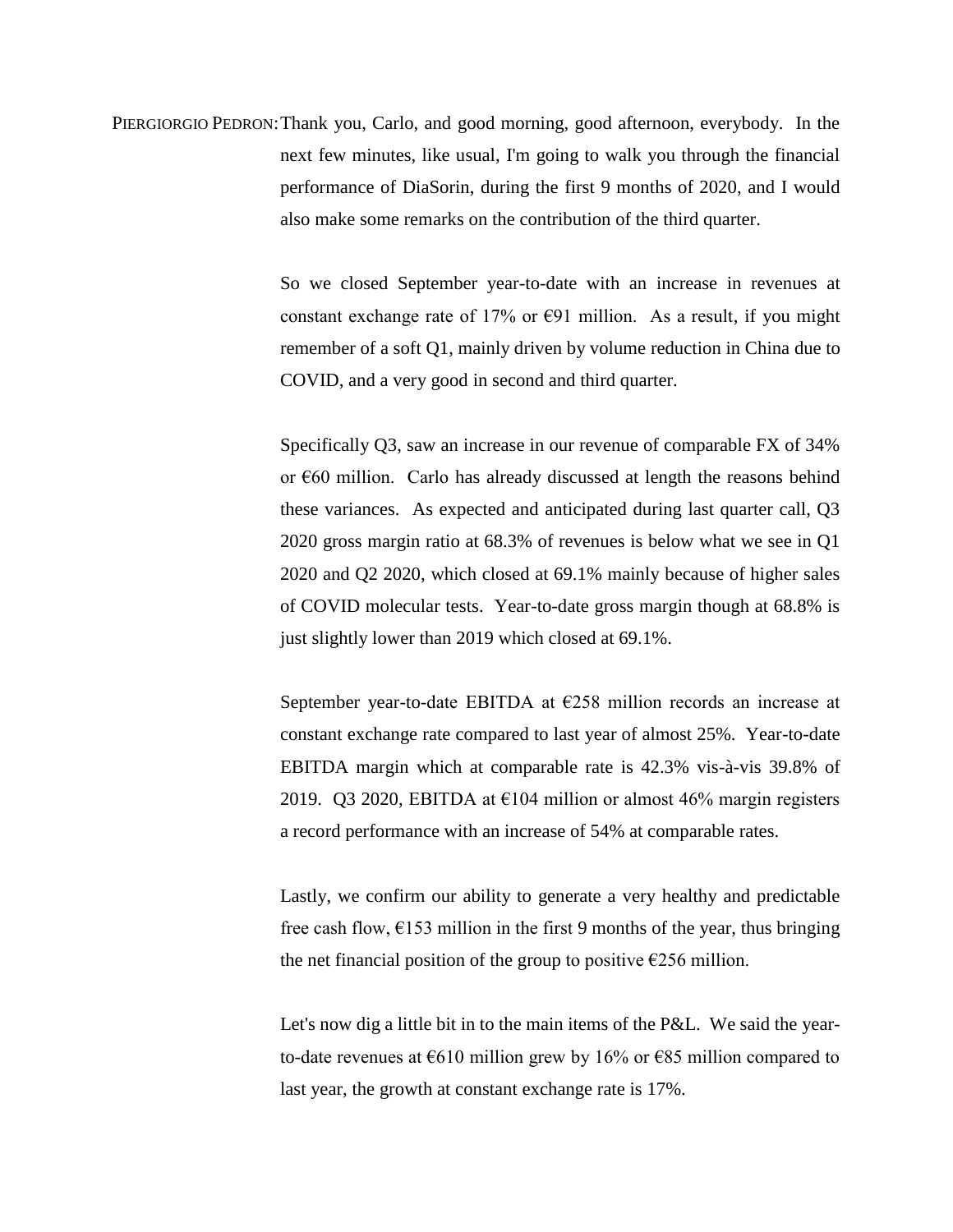The impact of COVID revenues, again at comparable rates has been  $\epsilon 166$ million year-to-date and  $\epsilon$ 73 million in the quarter. As expected the appreciation of the euro against almost all the currencies in which the group operates has caused some material FX headwinds in the quarter, therefore offsetting the tailwind we saw during the first half of the year. Considering where the U.S. dollar is standing now compared to 2019, I believe it is fair to say that we will experience a similar  $\epsilon$ 7 million or thereabout negative currency effect also in the last quarter of the year.

Gross margin at  $\epsilon$ 420 million grew by almost 16% compared to last year, closing the first 9 month of 2020 with a ratio of 68.8%. Q3 gross margin increased compared to 2019 by almost 30% with a ratio of revenues of 68.3% vis-à-vis as I said 69.1% of H1 2020.

The slight decrease in the quarter gross margin ratio compared to the first 2 quarters of this year is mainly the result of a different product mix to be more precise, lower clear sales and higher molecular sales, which enjoy, as we have discussed several time lesser margin…slightly lesser margins. The increase of the molecular franchise 34% of the total quarter sales has been mainly driven by COVID testing.

Total year-to-date operating expenses at  $\epsilon$ 195 million or 32% of revenues have increased by less than 2% or  $\epsilon$ 3 million compared to last year. The OPEX ratio of our revenues is 32% vis-à-vis 36.5% of 2019. Here we have 2 effects of opposite sign. On one side, we've had a slowdown of activities and a consequent reduction in costs caused by the widespread lockdown measures that interested all the geographies in which we operate. On the other side, we have sustained and increasing costs, mainly driven by the investments we made in the U.S. commercial team, aim at supporting our hospital strategy, again as discussed a few times during these calls.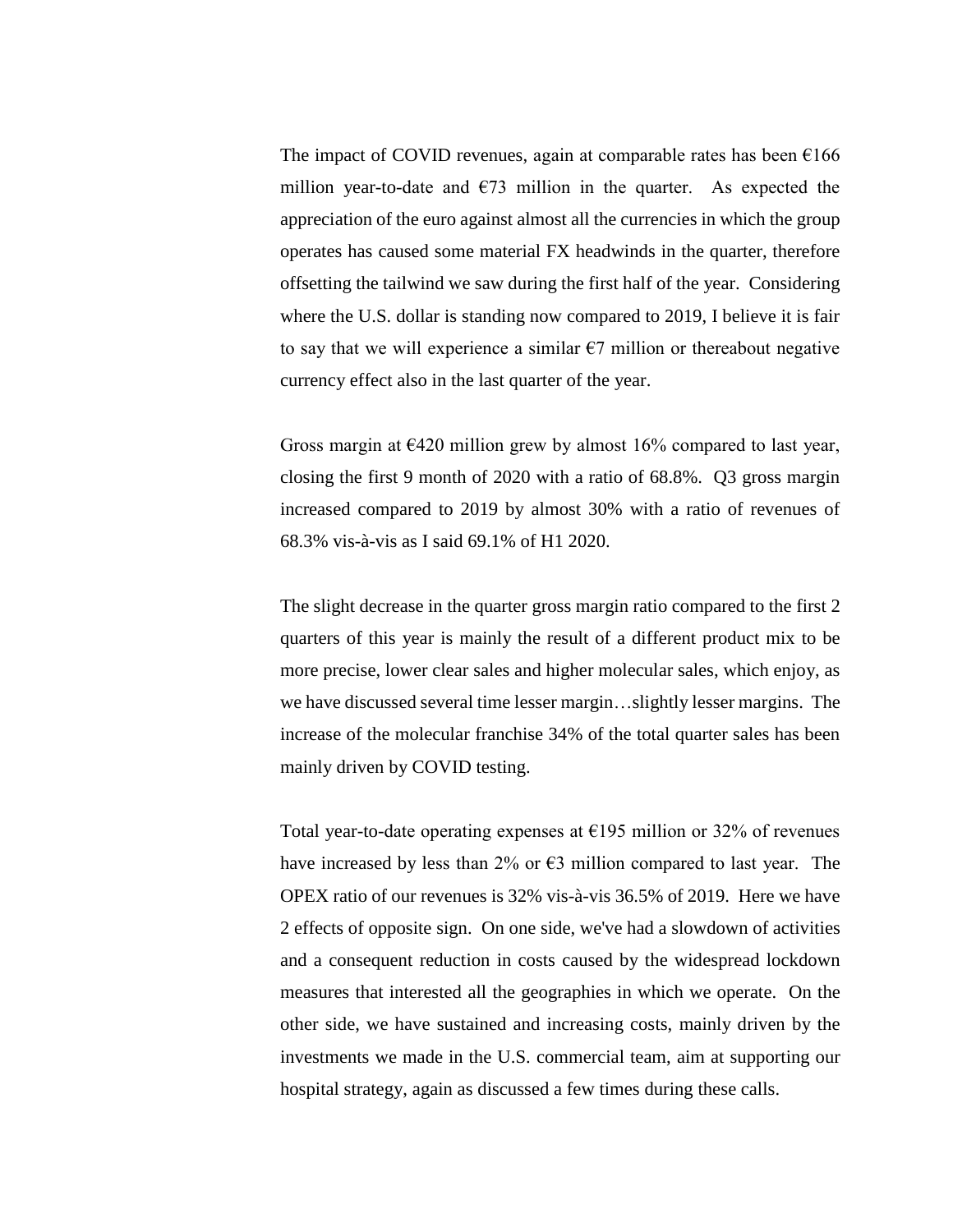Year-to-date other operating expenses at  $E11$  million increased compared to 2019 by  $\epsilon$ 5 million. To discuss the biggest driver of this variance is a nonforecasted loss we suffered in our South African subsidiary during the shutdown process for which we have activated our group insurance policy. And we're hopeful that the whole claim process will be completed within the next 18 months.

As a result of what just described, year-to-date EBIT at  $\epsilon$ 214 million or 35% of revenues has increased compared to 2019 by almost 29%. Q3 2020, closed at  $\epsilon$ 90 million with an increase of 62% or  $\epsilon$ 34 million compared to last year.

September year-to-date tax rate is in line with 2019. This brings us to net results of the first 9 months at  $\epsilon$ 163 million or 26.6% of revenues, which is higher than previous year by  $636$  million or 28%. The increase in the quarter is almost 60% or  $\epsilon$ 25 million.

Lastly, September year-to-date EBITDA at  $E258$  million is better than last year by  $\epsilon$ 49 million. EBITDA rationale revenues is 42.3% at constant FX and vis-à-vis 39.8% of 2019. Q3 closed at  $E104$  million or 45.7% of revenues.

The substantial margin improvement towards last year both in the year-todate, but even more so in the quarter is driven by the operating leverage resulting from the increase in revenues amplified by a muted increase in operating expenses.

Let me now please move to the net financial position and the free cash flow. We closed the period with a positive net financial position of  $\epsilon$ 256 million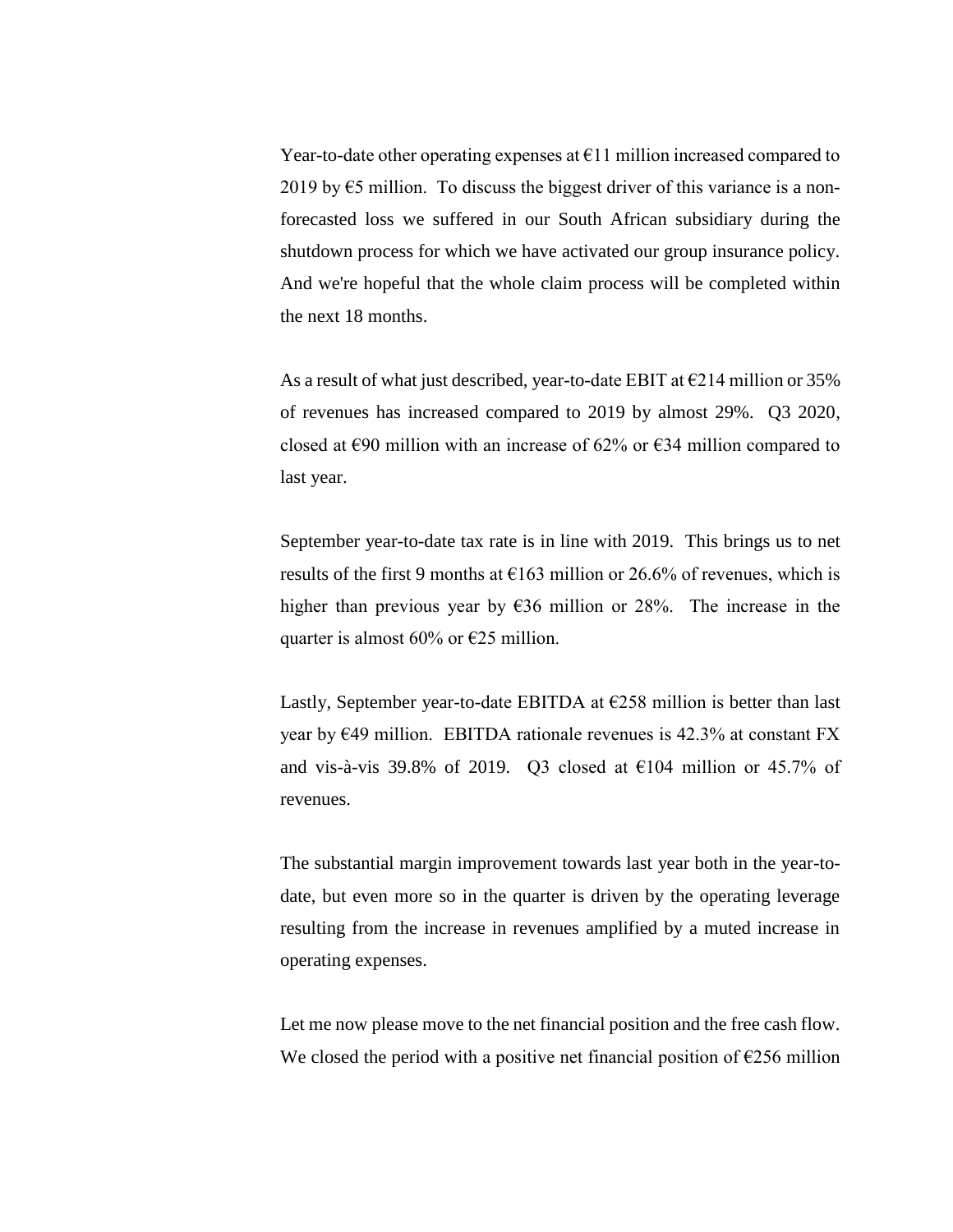and  $\epsilon$ 284 million cash. In the first 9 months of the year, the group generated €152 million of free cash flow vis-à-vis €138 million of 2019.

The year-to-date free cash flow has been affected by an increase in working capital, mainly driven by higher accounts receivable and higher inventory to sustain the COVID testing volume and sales, higher CAPEX driven by the acquisition of the TTP license and higher installment of our platforms. And all of this just partially offset by lower tax cash-out, mainly coming from a positive phasing and the one-off of  $\epsilon$ 6 million exit tax that we paid in 2019 when we closed our Irish manufacturing site.

Lastly, the full-year 2020 guidance, at 2019 exchange rates, we expect revenues to increase at around 25% and then EBITDA ratio at around 43% of revenues, all at 2019 exchange rates.

Please remember that DiaSorin financials are highly exposed to the U.S. dollars, and even more so now that the United States represents more than 40% of the total sales of the group. Therefore, as a rule of thumb, consider that for every 1 cent movement of the dollar against the euro, DiaSorin revenues moved by about  $\epsilon$ 3.54 million on an yearly basis.

Now, let me please turn the line to the operator to open the Q&A session. Thank you.

Q&A

OPERATOR: Excuse me. This is the Chorus Call conference operator. We will now begin the question and answer session. Anyone who wishes to ask a question may press "\*" and "1" on their touchtone telephone, to remove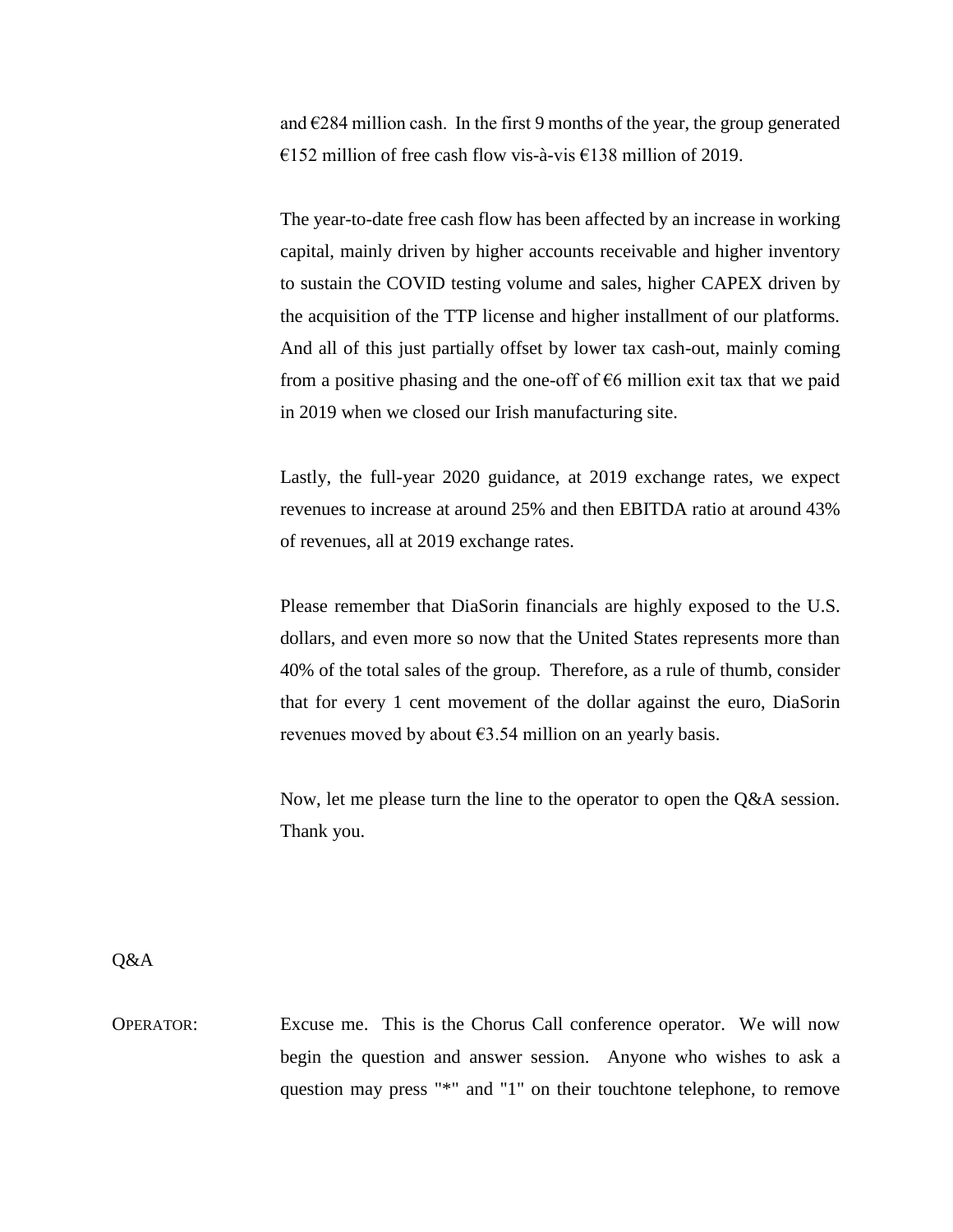yourself from the question queue, please press "\*" and "2." Please pick-up the receiver when asking questions. Anyone, who has a question, may press "\*" and "1" at this time.

The first question is from Catherine Tennyson of Bank of America. Please go ahead.

- CATHERINE TENNYSON: Hi, thank you. I have 2 questions if I may. So, firstly can you just help us understand, what are your expectations for the phasing of the antigen testing opportunities in say 2021? And secondly, obviously after this [indiscernible], what are your expectations for how that vaccine impacts your business into 2021 results? Thank you.
- CARLO ROSA: Catherine, sorry the line was not the greatest. So I hope I was very...you're very choppy, so very difficult to understand. So if I understand correctly, you want to understand the antigen opportunity in 2021, and the effect of the availability of vaccination on the business. Is this correct?

CATHERINE TENNYSON: Yes, that's correct. And then I have a quick follow-up after that?

CARLO ROSA: Okay. As far as, antigen testing is concerned, as said, antigen testing, I believe is going to be used fundamentally to trace asymptomatic in the population. And today, you know, this requires lots of volume…lots of testing volume, and today because of the lack of capacity for the molecular swap, this cannot be done using the molecular test. So I believe that, as long as, there will be a need to pick up asymptomatic individuals in the general population there is going to be a substantial demand of antigen testing.

> How long is this is going to last, which I think ties to the second question? I think that anybody honest in the industry will tell you no idea. We have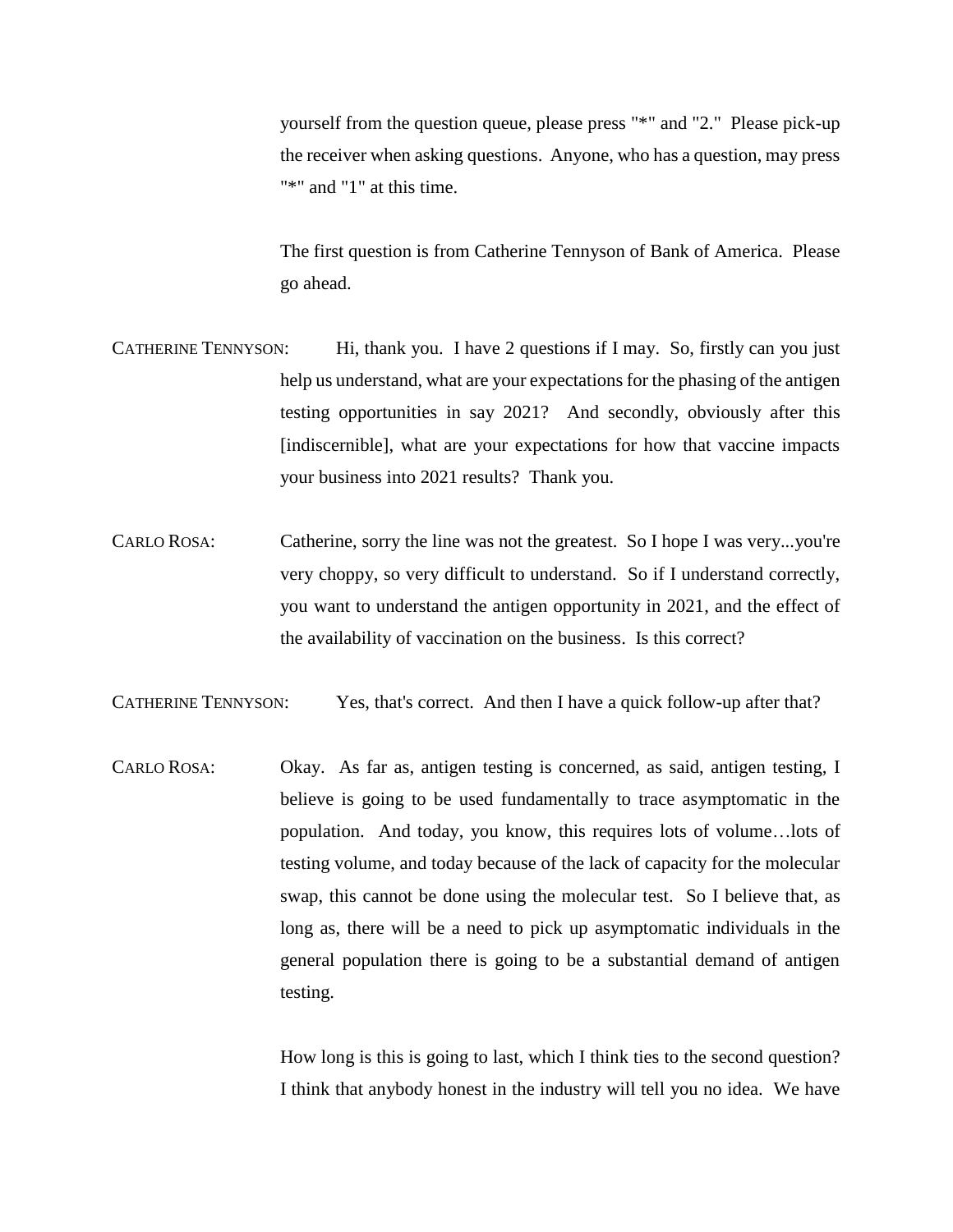no idea in my opinion simply because I was very surprised last night when without any scientific data made available, a statement was actually made by the vaccine industry say, and hey we have 90% protection. But already today, lots of people are asking really show the data and let's understand exactly what the vaccine is? How it works? How effective it is? And there are lots of questions, that I don't think, we will have an answer to…by the time the vaccine is going to be launched, and one of which is for how long is this preparation going to last.

And then the other question, I believe, is going to be, adoption…adoption rate. Today, I'm amazed to read the statistics, both in U.S. and Europe that says that half of the population does not want to get vaccinated. Okay. So, to make a long story short, I have no idea of what would be the impact of the vaccine, because we don't know what kind of vaccine we have, we have no idea in terms of how long this is going to last and we have no idea about the deployment. Okay. So I think we need to understand, and we're going to understand later in the year, I think by mid next year, when we're going to be presented with data…more secure data about efficacy and of the vaccine.

Also than I just want to make sure you understand that personally, I hope that this vaccine will have 100% efficacy, so that COVID goes away. Now, I am tired of spending my weekends in a lockdown on my balcony in Milan, as I already said few times. But all said and done, very difficult today, my appeal to make a projection.

Antigen testing is a very good tool, as long as, you need to pick-up asymptomatic people. It's also a very good tool when it comes to secondary geographies, and we've already seen in India and in Brazil, and in Mexico, some of these geographies where there is a capacity issue with molecular then IgM and Serology was used, and then antigen testing will become a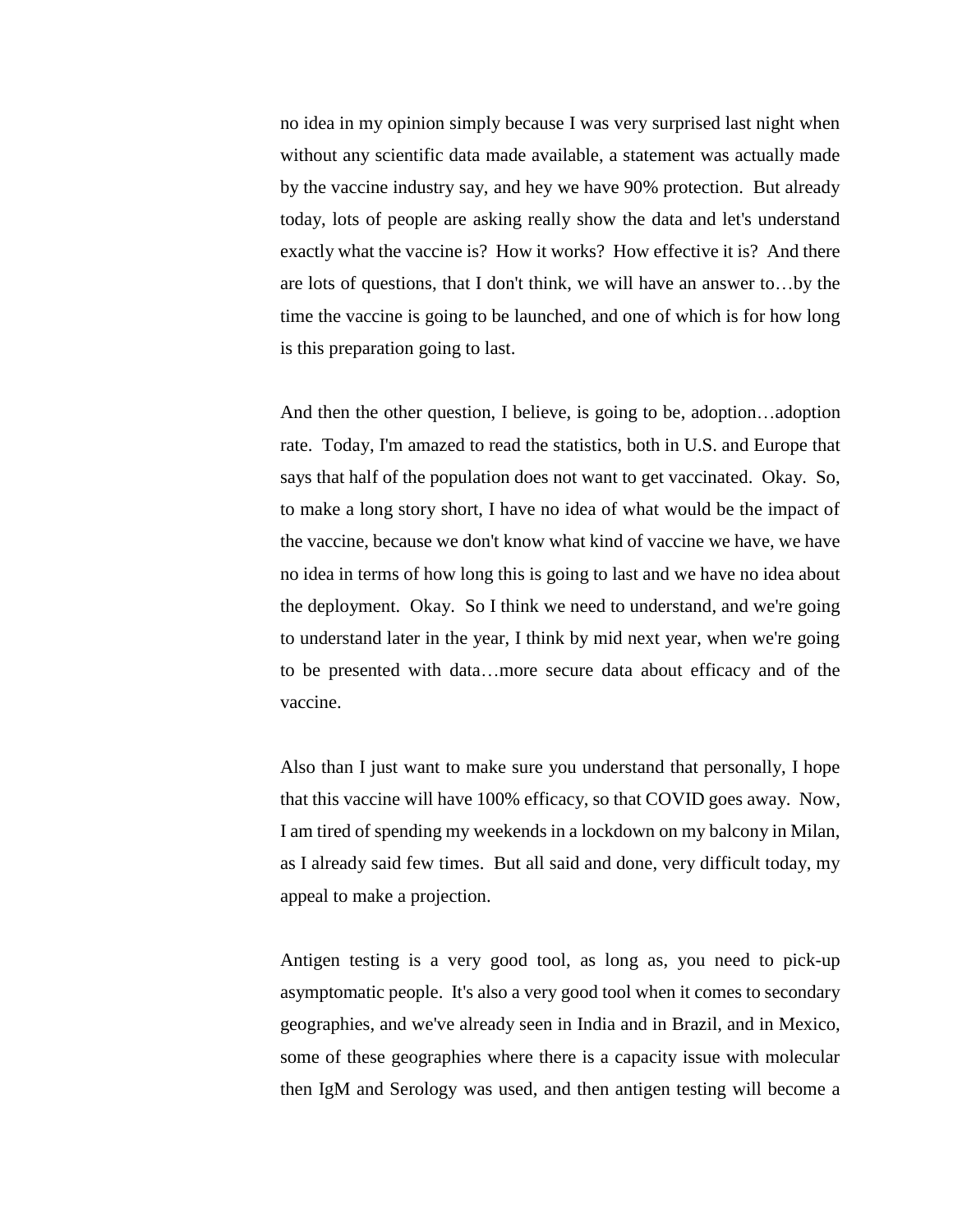very nice and better way…improved way to actually also diagnose the acute infection. So we see an opportunity on the couple of thousand systems that we have today installed in the secondary market.

As far as molecular, as said today, we have...we don't have enough, I believe that what will happen eventually, when the pool of testing is going to shrink, the first one to go is going to be the antigen test. And the molecular will continue to be there, because there is a goal standard is the same…clearly more sensitive than any antigen testing. And it is going to be used and it is going to be extremely relevant in my opinion until the virus is going to be completely eradicated for differential diagnosis because don't forget, what you need to do, right after the vaccine is going to be made available is still to identify hotspots, and as soon as they have been identified, then you need to proceed with lockdown and lot of testing in that particular population. And it will be used again next season…next flu season for differential diagnosis will still be there. By then I don't think that the virus is going to be eradicated. So you're going to have symptomatic people that will show up with symptoms and you still want to know is it COVID or Flu. And in fact, I project that next year, there's going to be lots…much more use of flu and COVID combined at what we have seen in this season. But to be honest, we do this as much as I can tell you, because I don't have a crystal ball.

CATHERINE TENNYSON: That's helpful. And if I could just ask [ph] in a very quick one. Now you are obviously seeing the second wave pick-up again. I'm just seeing localized lockdowns, from what you're seeing in your communications with hospitals. Can you see that as an impediment to the recovery of the base business back to flat in Q4? And also just a reminder in case, I missed the start of the call. What are your full-year guidance plans for the recovery of the base business? Thank you.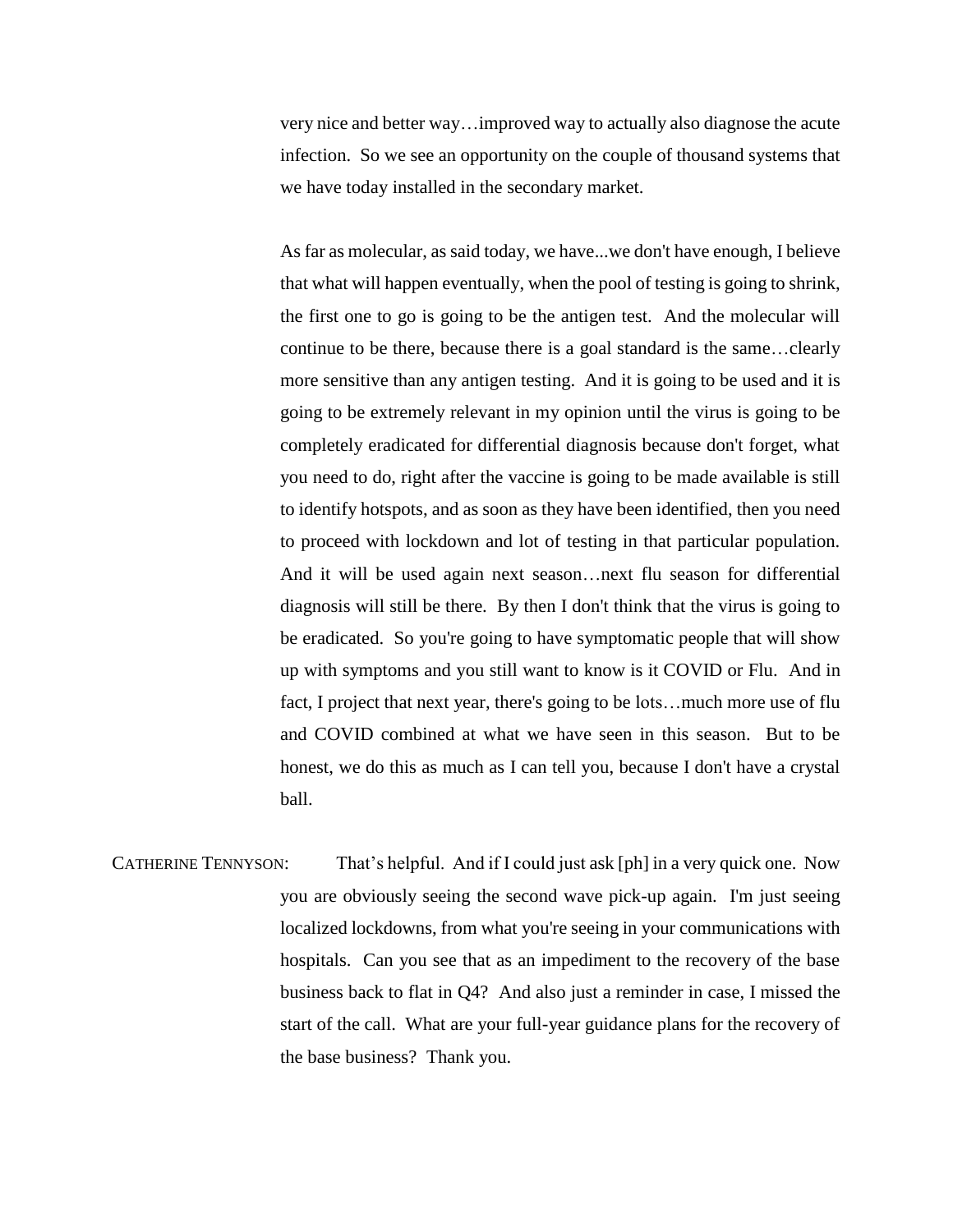CARLO ROSA: Again, we…today we don't see it as an impediment, because I think that hospitals are much better organized in terms on their ability to first triage at the entrance or they have…what they call the clean side of the hospital and the COVID side of the hospital. And therefore availability of testing right triaging is allowed immediately to separate the different patients and then admit patients in the clean air and keep it clean. And I think that today has been understood by patients, and we don't see right now a problem with testing volume, okay, anything can change. Okay, but so far, if I need to look at October and November, we still continue to see the recovery of the base business.

CATHERINE TENNYSON: Okay. Thank you so much.

OPERATOR: The next question is from Andrea Balloni of Mediobanca. Please go ahead.

ANDREA BALLONI: Yes, good afternoon and good morning. Thanks for taking my question. Congratulations for the strong set of results. My first question is a very general one I understood you don't have a crystal ball. But in any case, how do you support 2021 could evolve quarter-by-quarter assuming lot of vaccine intermodal your free COVID-19 test. I mean molecular antigen and serology, what should we expect, not in term of guidance absolutely but just in terms of general market trend?

> And my second question is about antigen and molecular test. I understand why I shouldn't assume that antigen test may at least partially erode some market share to the molecular one. I mean, for example, if I believe to have flu before doing a molecular test, I may try an antigen test. And if this is negative in the end, I don't do any molecular test anymore?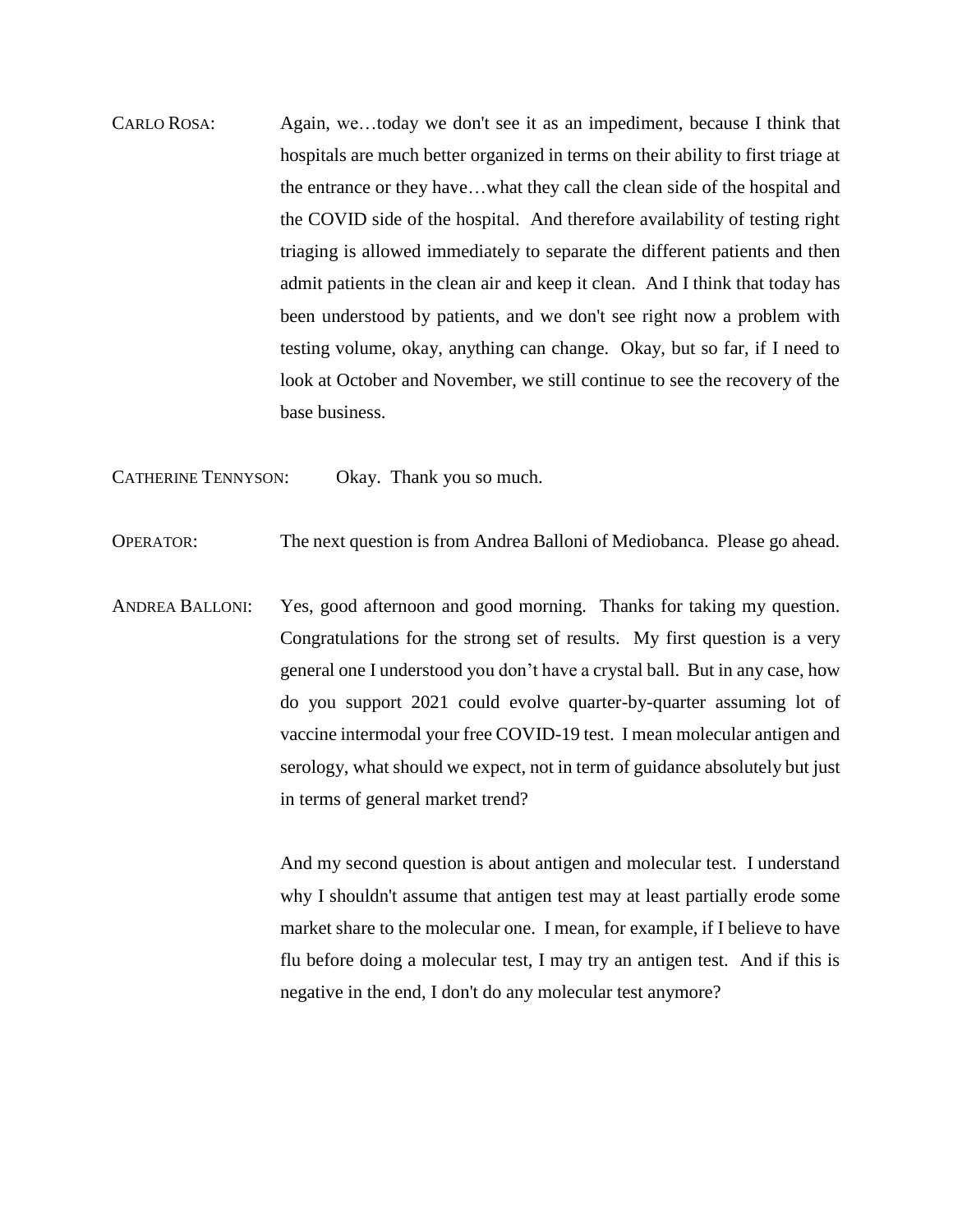And my last question is about the routine test, I didn't get your answer to the previous question. Which kind of recovery do you expect for next year? Is it reasonable to assume volume returning to 2019 level?

CARLO ROSA: Okay. I'll start from the last and go into the first. As far as next year recovery, I believe that for sure, the availability of vaccine is going to make the recovery faster. The general level of confidence, I believe, is going to return back, and this could be a problem, but there is strong expectation by people that availability of vaccine is going to address the problem. So even psychologically, I think that people will feel better about going to the doctor, going to the hospital and so forth. So I think when we look at 2021 projection, we projected that volumes are going to go back to what they were in 2019.

> As far as antigen testing and why it does not cannibalize? Because the use is completely different. The…today, the PCR assay, which is the goal standard is used for clinical diagnosis. And but it's not enough, I keep saying look at the U.S., the U.S. as I said, today they do a million PCR a month, so 30 million a day. So 30 million PCR a month and they said that in order to coexist and reopen certain activities fly and you know, being able to go to watch Football, you need to do much more testing. And that cannot be done by molecular, because it's too complex and is too expensive, by the way, and it should be done by a cheaper alternative, which is the antigen testing. By the way, you said if I do an antigen test and negative, I feel comfortable.

> I wouldn't, to be honest with you because one of the issues with the antigen test is sensitivity. And today there has been a work that has been published by the French Health Authorities which I…so far I found it to be the best evaluation ever that I've seen on antigen testing and what they prove is that antigen testing sensitivities compared to PCR is 75%, okay. So 75% means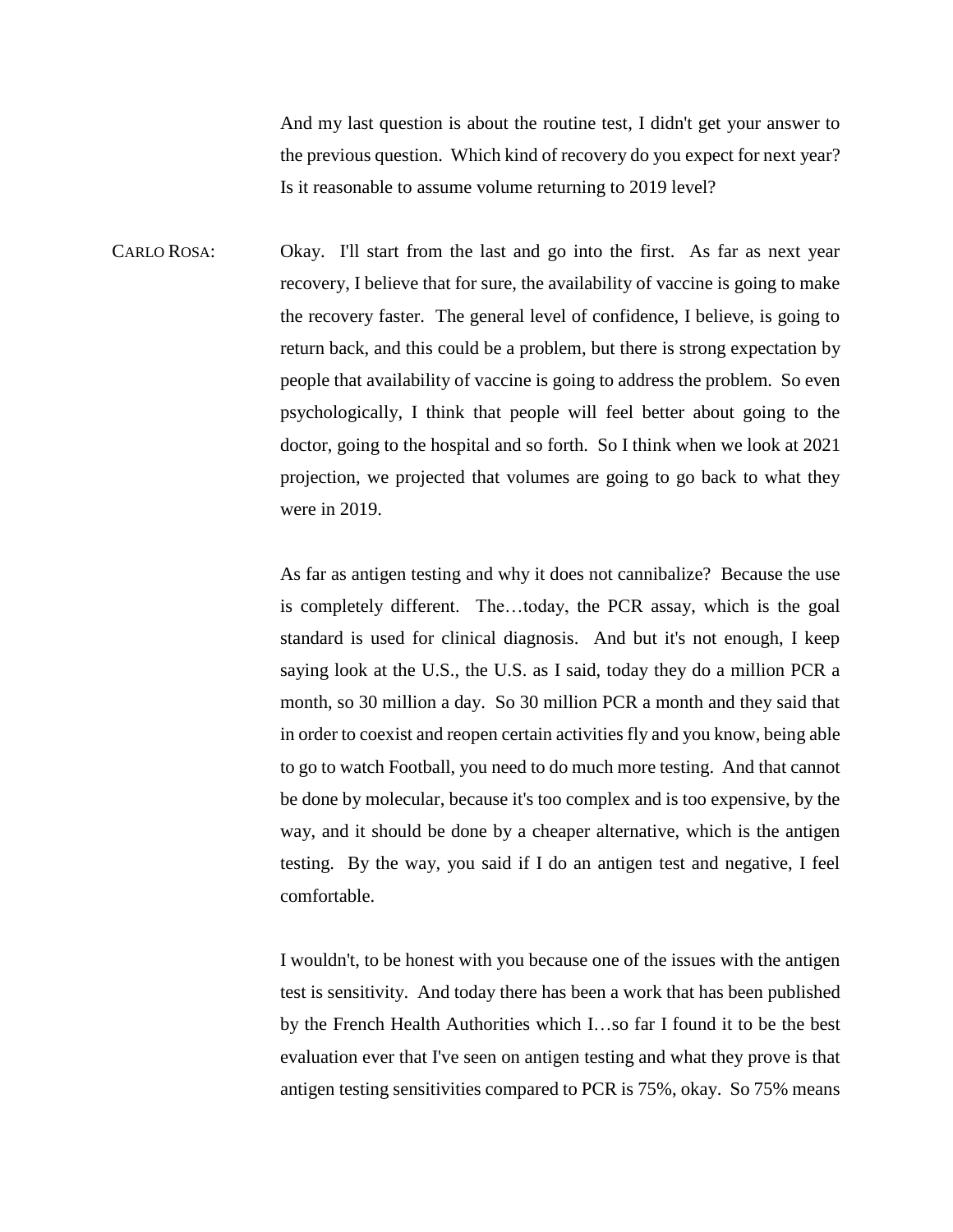that you're going to be missing 1 of the 4 which is good enough. If you want to use it for testing or asymptomatic in areas with relatively high prevalence. But then if you go to the individuals and you want to rule out with symptoms, rule out whether it is or it is not. The COVID is not good enough, you need to do PCR. This is why I'm saying; the first one to go away is going to be antigen, first all antigen testing is going to disappear in my opinion in when vaccination is going to be widely available. And again, I'm remarking widely available because you need to reduce the pool of negative patients to the virus. And then...and then PCR eventually is going to go away, meaning that the PCR will be used still for differential diagnosis with symptoms when people show up, especially during the peak season.

So what you'll see eventually is that, you're going to have a surge in volumes during the flu season, and that is going to revert more to less volume during the summer, which…and that is the signal that will tell you that COVID is going away, because it does becoming another diagnostic test for differential diagnosis and making sure that the symptomatic patient that shows up is a flu patient and not a COVID patient. And also that one is going to disappear when the virus is going to be eradicated. Okay, but think about it.

Even today, I think 20 years, 30 years after the measles vaccine has been made available in 90% of the population, whenever a 90%-95% is vaccinated against measles, you still have the measles outbreaks. Last year for us was a record year, 2019 was a record year on measles, because there were outbreaks throughout the United States. So you really need to be careful about projecting. In my humble opinion today, it is very difficult to make a projection until you really understand what the vaccine is all about.

ANDREA BALLONI: Okay. Very clear. Thank you.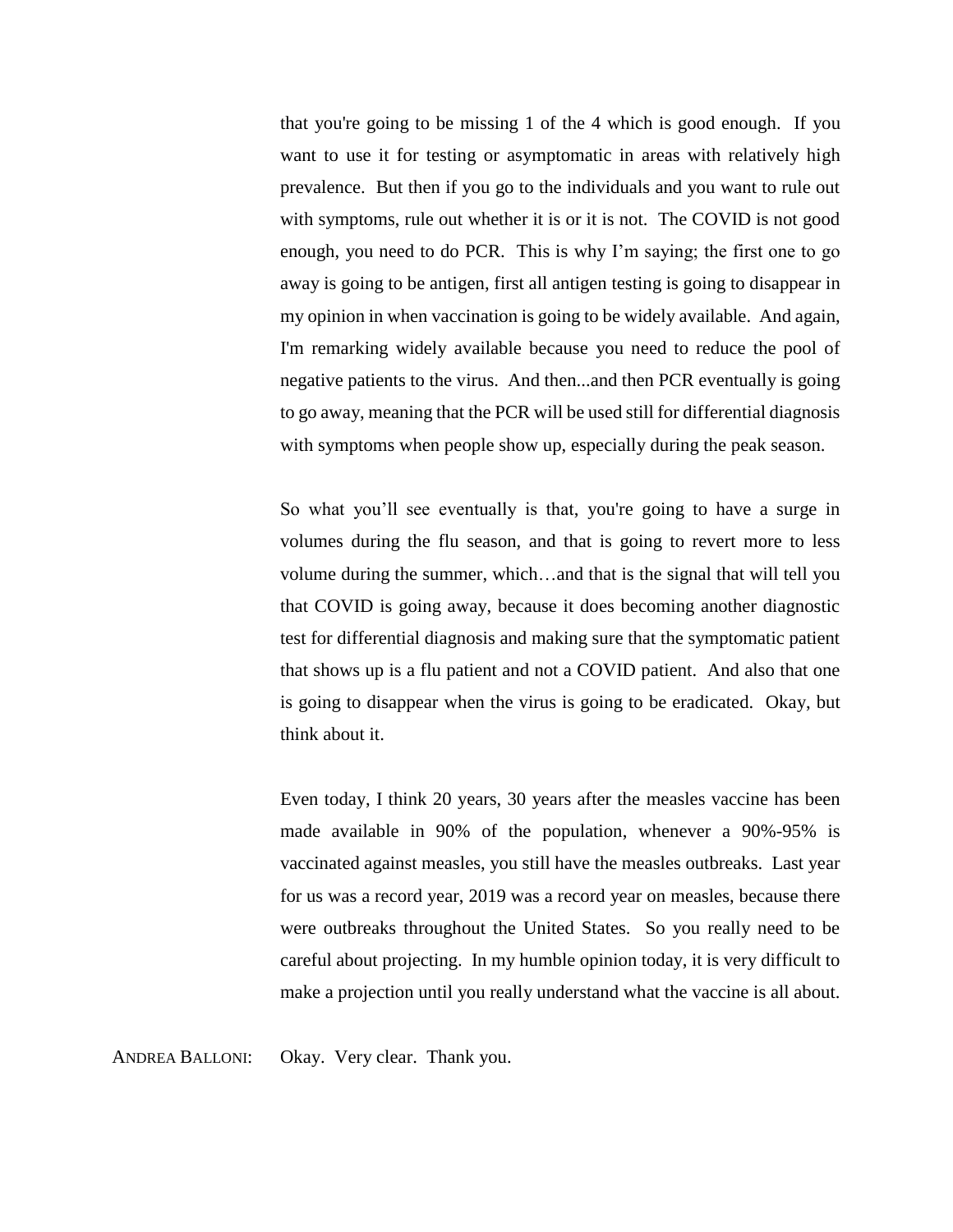- OPERATOR: The next question is from Maja Pataki of Kepler Cheuvreux. Please go ahead.
- MAJA PATAKI: Great, thanks for taking my question. Actually, Carlo, I'm sorry about, I'm going to ask just again to looking to crystal ball, which you might not have. But and it is a very clear statement from your side on what you believe might happen that antigen testing will be first to go away? Well, if you look at the PCR market, as a total you know, there is a substantial part of...substantial volume of more manual related PCR tests today that are helping to address the demand. Do you think the more manual PCR tests will go away after the antigen test?

And then a second question is, at some point in time, there's probably going to be overcapacity in the market on the PCR manufacturing side. Do you believe there's going to be a harsh pricing competition in the COVID space? And do you think it could actually extend to the other PCR testing areas? Thanks.

CARLO ROSA: Maja, I think you made a very astute comment, and thanks for bringing this up. Yes, indeed, you know, to me, what's standing today out and how is it possible that still in the U.S. they can do 30 million PCR a month and also Italy, in Italy today, they're doing 1 million, they're doing 200,000 a day, which means 6 million per month? And when you go and talk to customers, you find that is a very interesting story, it's a combination of IDD products. And so us about Roche, the usual suspects, the usual companies that have a CE Mark products as well as E-Way products, versus a plethora of entities which have been developed by hospitals that don't have a…don't get enough PCR agent from industries, buying fundamentally reagents left and right and setting up their own assays on typically Thermo Fisher open platforms or Bio-Rad open platform. At the end of the story, if you think about it, you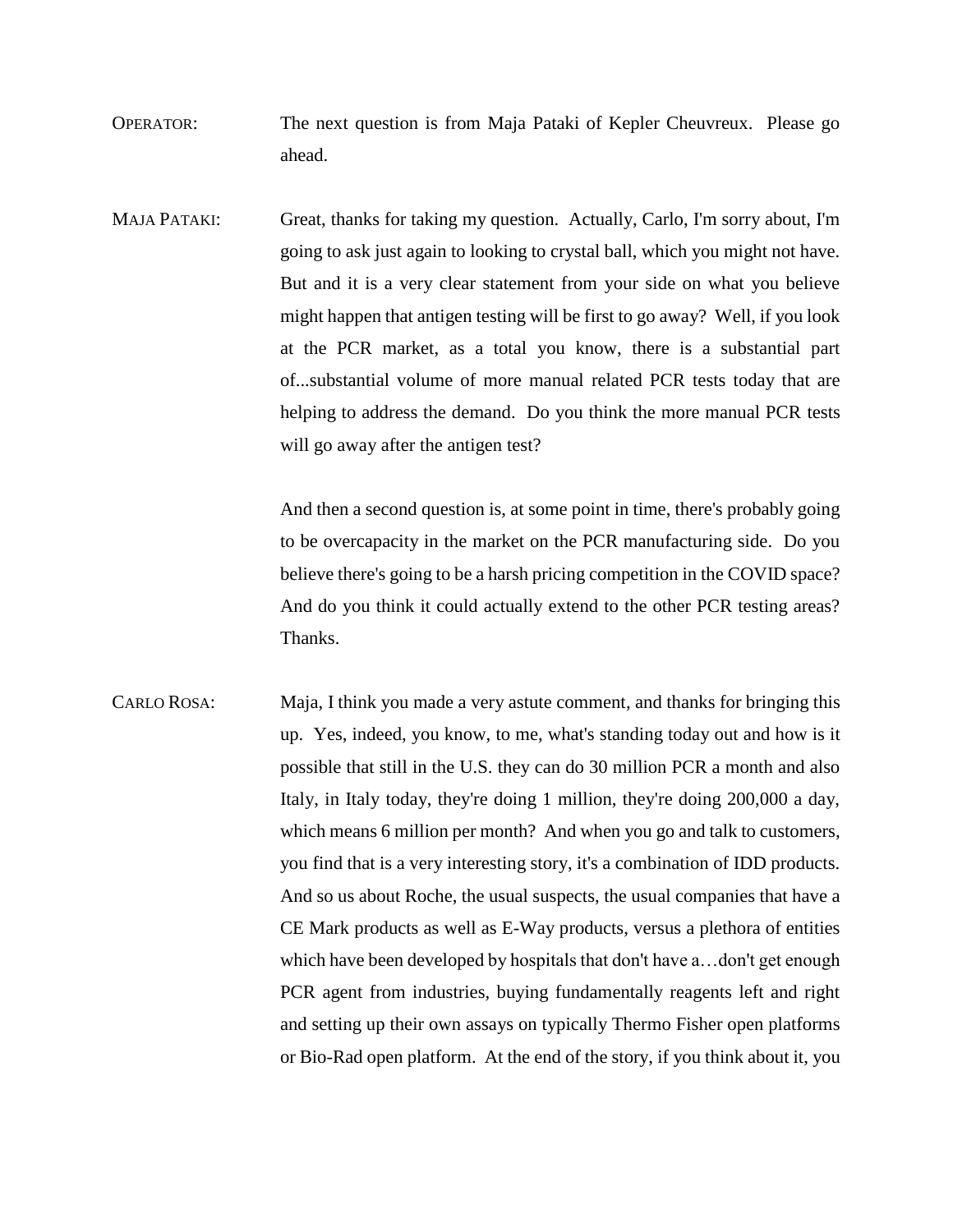need the CDC protocol, you need an extraction system, and you need just a PCR instrument to do a PCR test, right.

I think and you're very right that the first one to go will be these all plethora of LDTs, it's because they carry liability, they're very time consuming by the way because there is no level of automation whatsoever. And it's very interesting. If you look at one of the most recent publication that has been issued by the FDA and what they did was, they pretty much tracked down all the assays that received EUA approval and there were 160, believe me, I don't remember that there are 160 molecular diagnostic companies in the world, right. So there are a lot of these products, lots of these assays and methodologies that have been fundamentally developed like LDTs and filed with EUA, which is no problem, because when you want to get your EUA, the burden of getting EUA is relatively small, right. And this is why; they have an EUA, because it's a short-track to registration.

Now, we're completing our  $510(k)$ , because we see that now the world is going to move from EUA to 510(k). And just to give you an understanding, the cost of filing an EUA which is combination of clinical, the clinical study is now required for a 510(k) and the filing itself is \$1.5 million, okay. So now I want to see whether 160 companies that they came from nowhere, a lot of them, are they going to invest \$1.5 million to get a 510(k). That itself is going to clean-up the list of suppliers. So in fact, you're right, I think antigen goes down, then I think that the LDT is going to disappear and then last the IVD companies, then when the volume then declines, and IVD volume certainly is going to go down.

From a price point of view, look it's inevitable, that eventually everything results [ph] to price, also because today, there are subsidies, which are very specific for the reimbursement I'm talking about in the U.S. very specific for COVID. And I believe that when sales are going to go to normal again,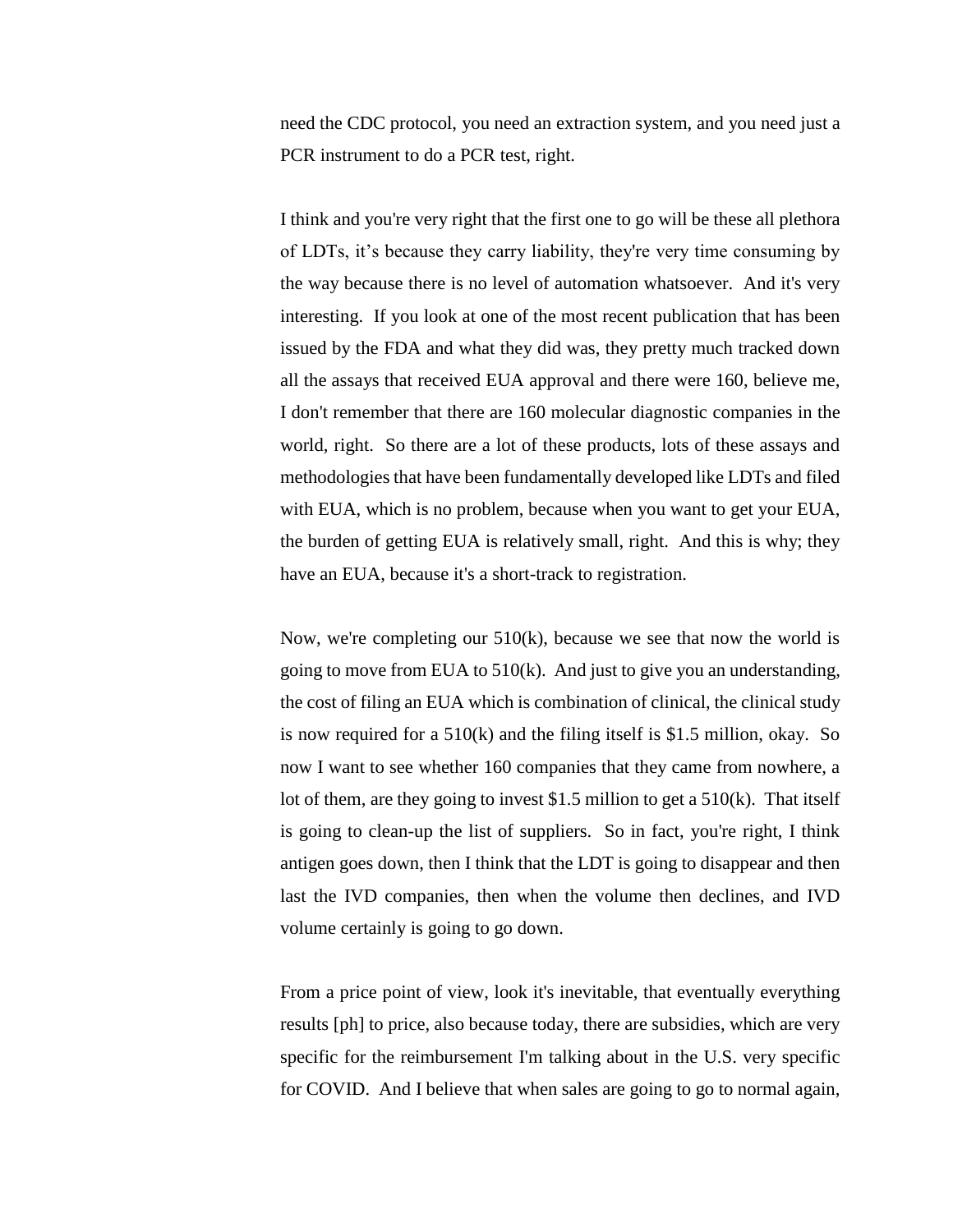and it's not going to be so much pressure on volume, I think it's also the reimbursement by definition is going to, which is very generous today on purpose to push all companies to invest in research and development and bring forward onto their sales. Also the reimbursement is going to go down.

But this is…I mean this is part of life, right. There is nothing unheard of. What I don't think is going to happen is that all this scenario is a 2021 scenario. So we feel overall pretty comfortable vis-à-vis the…what is the opportunity in 2021? I think that when you talk to 2022, there is going to be lots of uncertainty. But again, it all depends what kind of vaccine are we going to have in front of us. And as of today, we don't know enough. And when the vaccine is going to be launched, we still are going to have lots of questions, because nobody will be able to tell for how long their protection will last, okay.

- MAJA PATAKI: Yes, understood. Thank you very much. I have 2 follow-up. One is do you think that the pricing pressure because there is going to be such a big overcapacity from the big guys could be extended to other PCR tests as well. And then, just quickly, can you give us an update on the saliva test. You haven't really...you haven't really spoken about that. So I was just wondering if there's any updates which you can share.
- CARLO ROSA: Maja, I don't think so. Because again everything else, the regular course of business of molecular is properly priced, and the pricing will come from competition and properly reimbursed. Actually, I see something completely different. I see that thousands of systems have been now acquired by hospitals. And it's very interesting. And you see it also in our results as well, because of the fact that lots of emergency funds have been unleashed, every company is reporting that if, in 2019, we were actually 70% of our placements were going through raising rental and 30% were actually sold.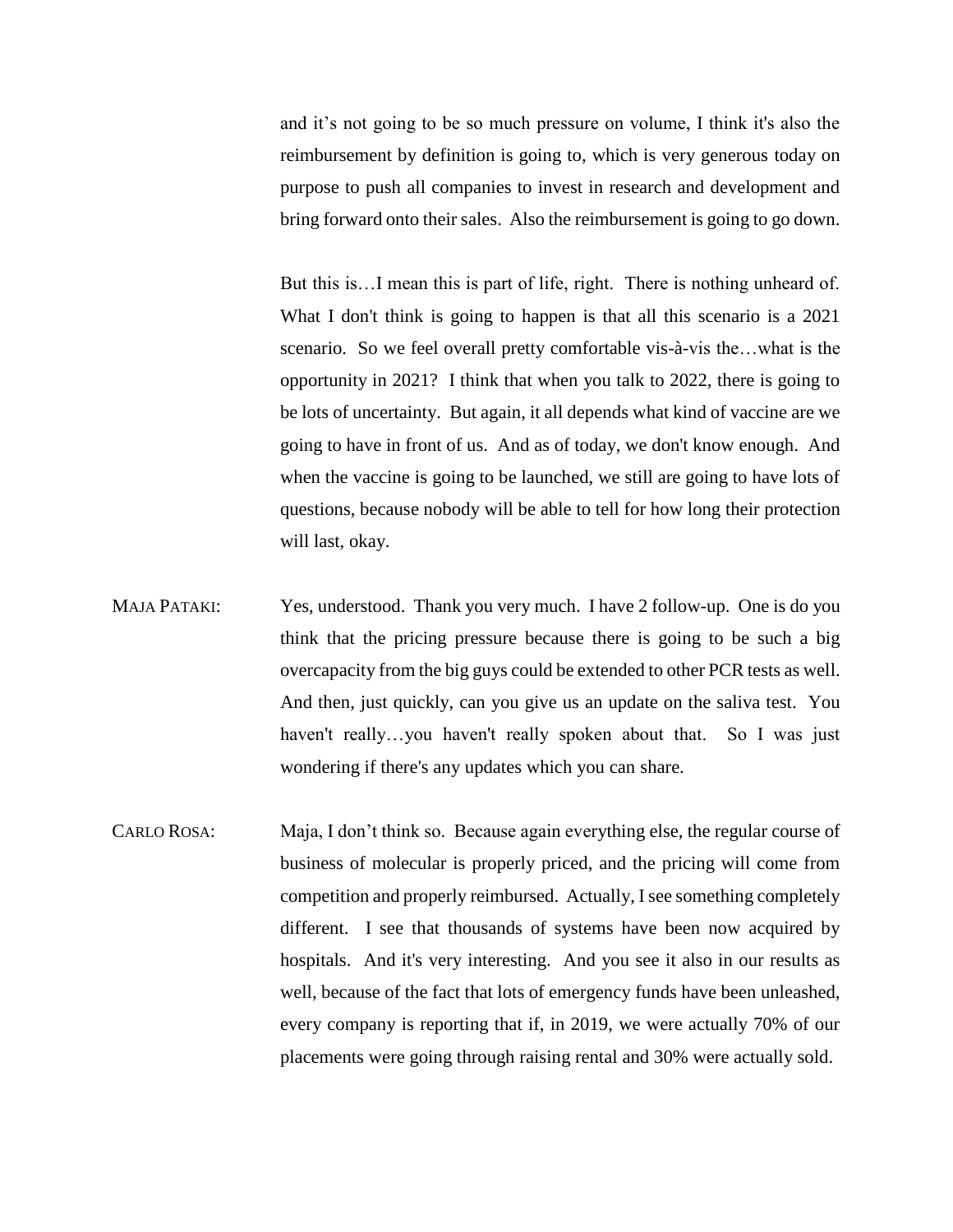In 2020, what you're seeing is that it's completely reverse. So 70% of the equipment is purchased by hospitals and 30% is leased. And they're doing so because they have lots of money, they're called emergency funds. Now you're going to have all these thousands of equipment that all that is going to be owned by a hospital. What I think is going to be the effect is that hospitals will be encouraged at that point to decrease the send out and increase the essays that they're going to do in-house, and especially in the U.S. And so I think that there are going to be lots of incentives for these hospitals not to engage anymore with the big private labs, but do more testing themselves.

And by the way, this is what we see ourselves because one of the net result of the adoption of serology in the U.S. and not necessarily by testing volume, but by the fact that every hospital is still doing serology, we're talking about on average 1,000, 2,000 tests a month. This has pushed the installation of lots of LIAISON XL as well in the proper segment, which is the hospital segment; remember we had a hospital strategy. And what we're seeing is that now these hospitals that have the XL are saying, okay, let's you know a faster adoption of TD, TD is a designated victim rather than sending it out to Quest, LabCorp, Sonic we're going to do it ourselves because now we have the XL. GI, same-story, it was in a relatively small, small mid-volume, not worth taking it itself. But now that we have the box and we have TD, now let's do also the Calprotectin, the H-pylori and all the rest.

And I think this is true for all the diagnostic companies. So what you will see is going to be that there are going to be a lot of in-sourcing of testing and less of send out and this I think should be a concern of some of the big laboratory chains in the U.S. And if I'm not mistaken, some of the CEOs already did comment on the fact that the next challenge in the U.S. market for them is going to be the fact that hospital will tend to in-source.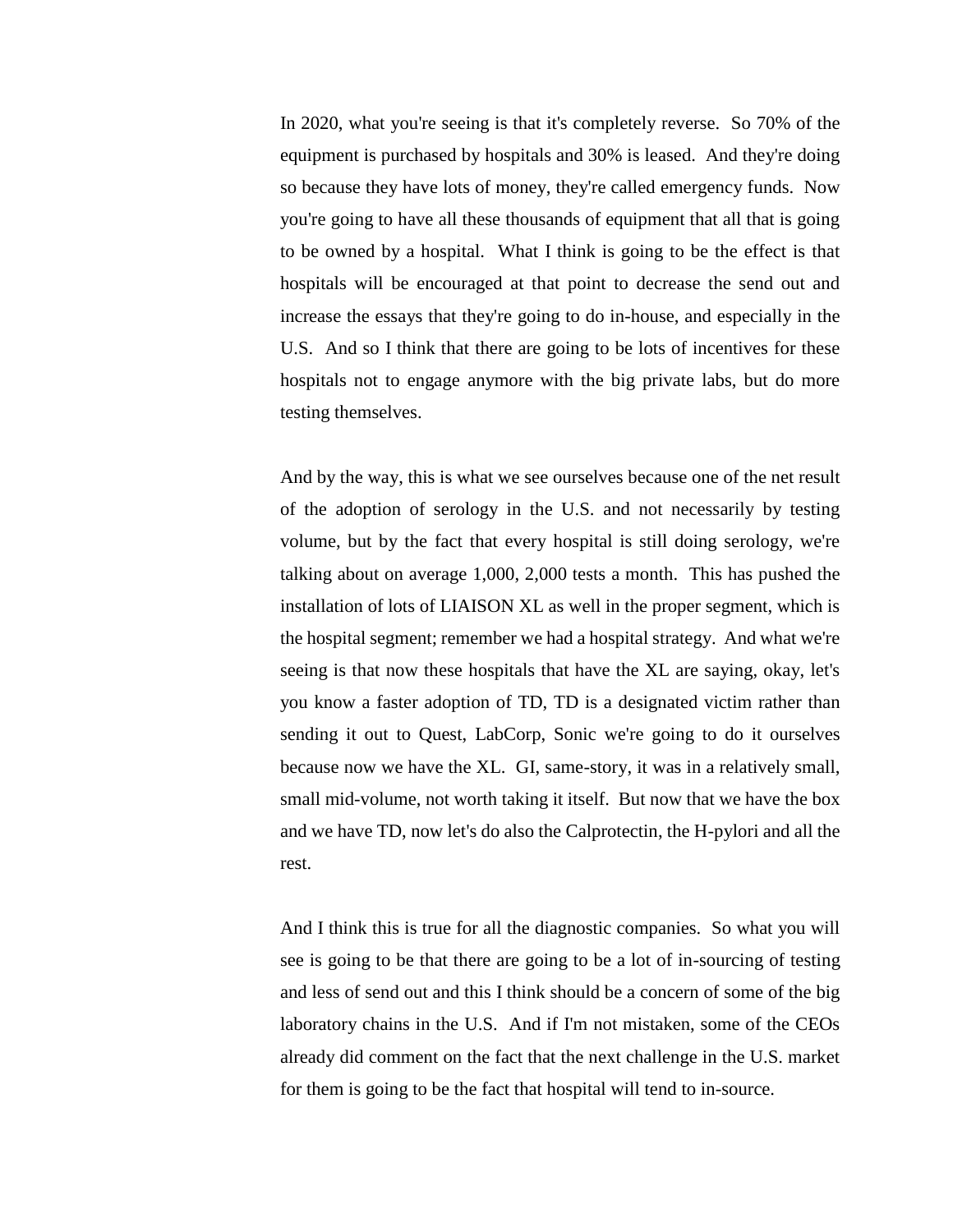## MAJA PATAKI: Fantastic and the saliva tests?

CARLO ROSA: Saliva tests, you need to stay tuned, because we launched it with…we launched the antigen with NPS and MS and we're now doing the clinical studies for…to validate saliva. As you know, we were able to validate saliva on our molecular test. We have a C-Mark; the only company with a C-Mark saliva claim on molecular, very proud of it. And now we're doing the clinical for the antigen. The real problem, to be honest with you is that when you…since the FDA is asking for symptomatic and asymptomatic patients, one of the problem with symptomatic patients is that they have no saliva, unfortunately, and this is because of the respiratory condition, but also the fact that everybody is under oxygen. And one of the effects of this oxygen is that it dries up completely your mucosa. So the clinical study is longer than expected more on the symptomatic, but we're working on it, and we're going to keep you updated within the next 4 to 6 weeks.

MAJA PATAKI: Fantastic. Thank you so much.

OPERATOR: The next question is from Scott Bardo of Berenberg. Please go ahead.

SCOTT BARDO: Yes, thanks very much for taking the questions and congratulations again on good, great results today. I guess with the news flow on what appears to be quite an effective vaccine, investors are increasingly focusing on the new normal for DiaSorin and where you land post this crisis. So I wonder if you could please share some thoughts as to how is the recent experience that you've seen with COVID-19 installed base, tremendous growth in margins and so forth changed in any way your longer-term perspectives of the business pre-COVID, which was for mid to high-single-digit growth and slightly over 38% or so margin. So I wonder if you could talk a little bit to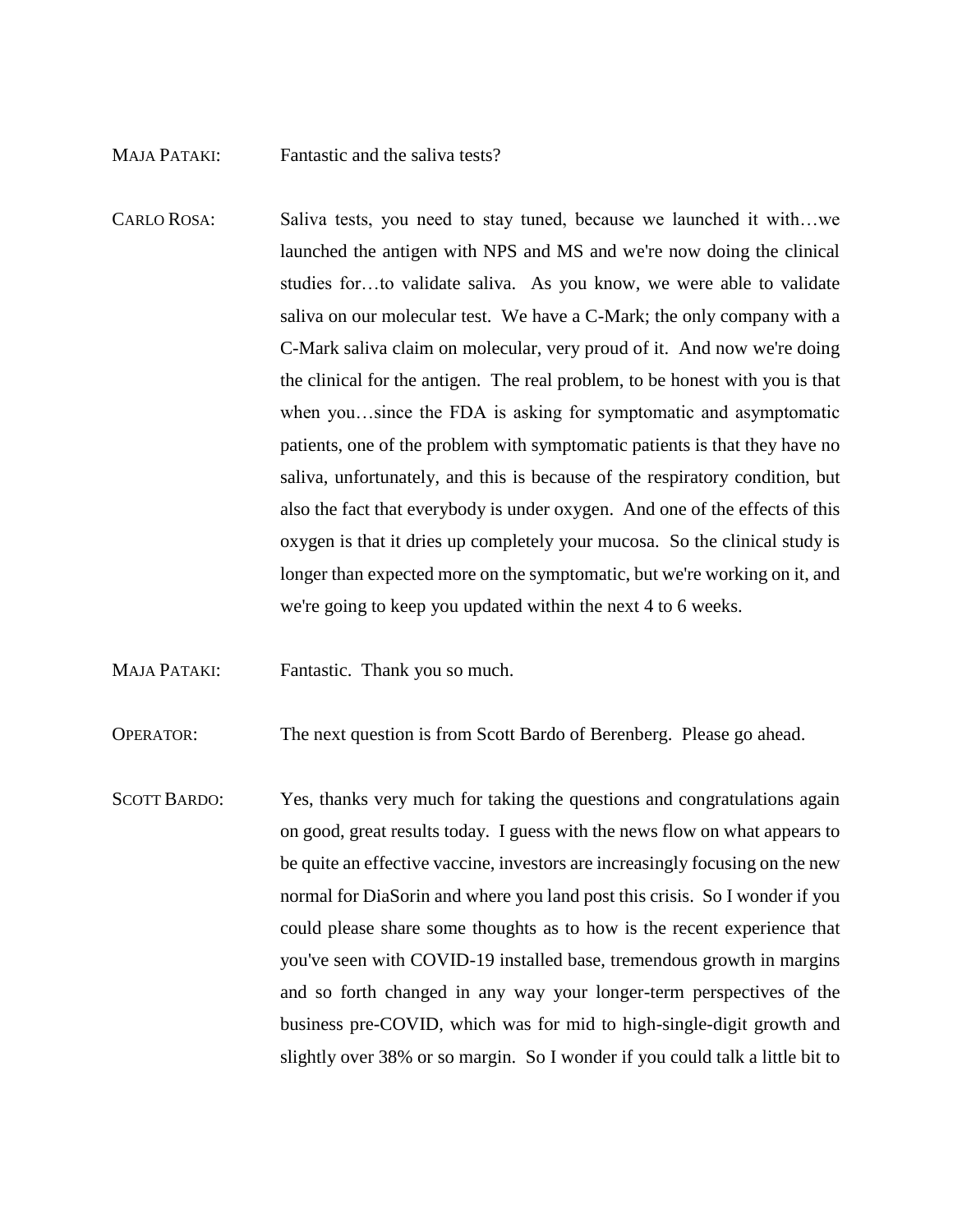that on when potentially we could see a more normalized type growth profile for the company. So that's the first question please.

Second question, pleasing to see you have a laboratory antigen test, which I think looks to be a good one. Siemens Healthineers recently pouring a lot of cold water on the notion of laboratory based antigen tests suggesting there's not really an opportunity there because of these logistical considerations. Can you highlight why you would disagree and also again, your comments on antigen going away relatively quickly after full vaccination? Is it unfair to suggest that you move into the more numerous and bigger lateral flow opportunity at a time when the market is already starting to teeter away? Thank you.

CARLO ROSA: Okay, let me just make a joke. You always say that the test is no matter when you don't have it. So I think that I didn't hear Siemens making this statement, to be honest with you. I heard Roche saying that they're coming in December, that I heard loud and clear and I've seen that Roche made, pretty much the same comment we made, it's very important, too different, the utilization of the assay is completely different. The point-of-care does carry lots of benefit, if you want to go deep down in the community, if you want to provide to the family doctor with a tool to rapidly identify whether an asymptomatic patient that shows up is COVID or non-COVID. And then actually send the patient to avoid that all these patients rush to the emergency room and they get completely congested, fundamentally, the emergency room which is something we're experiencing these days.

> However, there is a trade-off. And the trade-off that we see is performance. You saw Quidel yesterday had actually an FDA warning letter, a public warning letter on the performance of the product, because the lateral flow technology is a good technology but that carries a limitation in terms of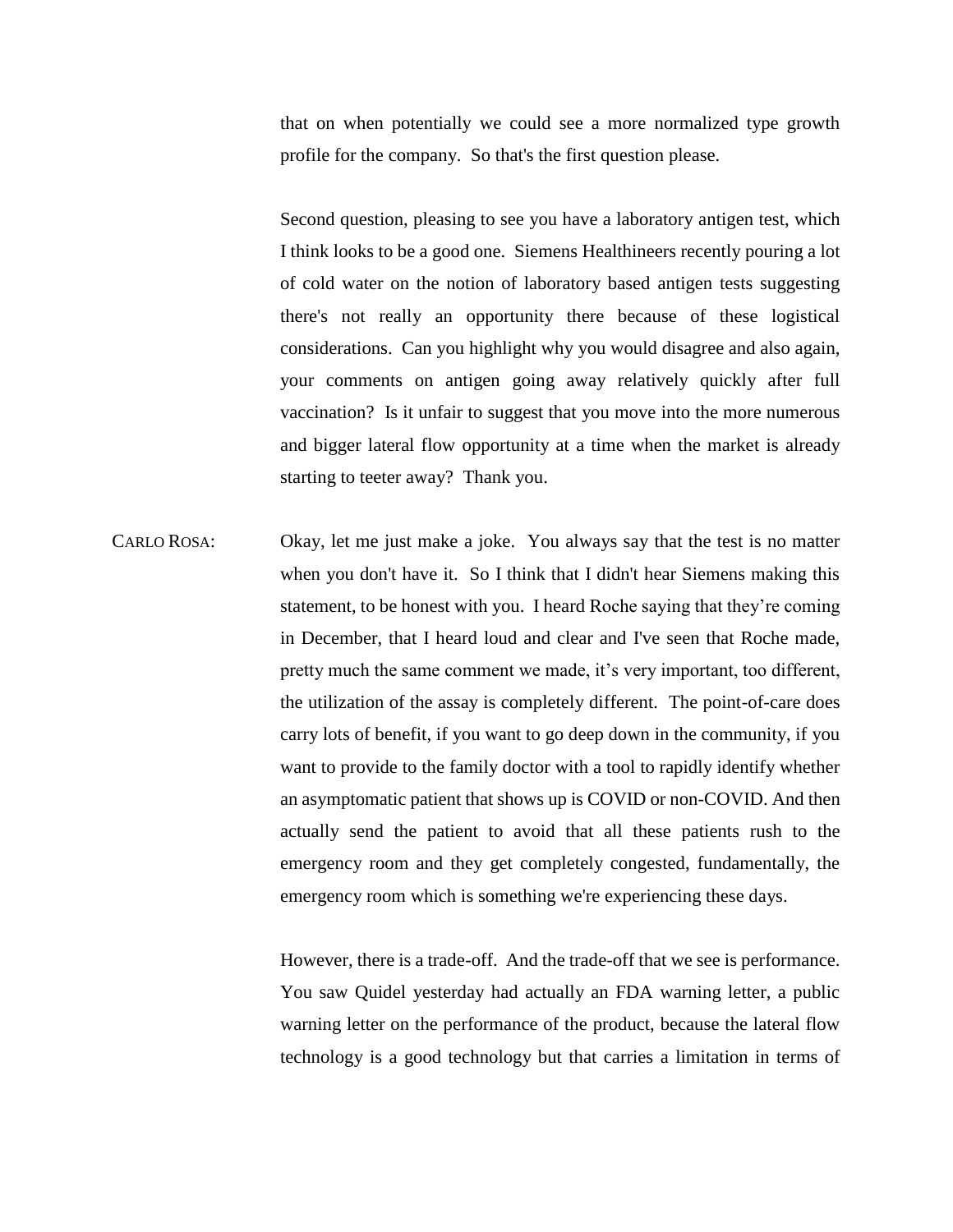sensitivity and specificity, we all know, but it's a good trade-off because it's portable. So you can actually decentralize testing lateral flow.

I believe that when you take that assay and you put it into a LIAISON format, Chemiluminescence, call it LIAISON, call it Roche, call it Siemens, if they're able to do it, it would be fundamental, you go back to the typical performance of…analytical performance of a Chemiluminescence assay that from our experience, you gain minimum analog in sensitivity. And this actually allows you; I believe to get closer to the sensitivity of PCR.

And on this one, Scott, you're cynical enough to understand my comment, you know that today, there are lots of debates about the fact that PCR is too sensitive. And now there are indications again, indications and not guidelines to the fact that if you run a PCR assay and you have…you are over 33 CTs, so you're positive. But over 33 CTs, well you have detectable virus, but you're not necessarily infectious. And so everybody is indicating that the clinical relevance for infectivity is up to 33 CTs. And if you see some of the antigen tests have been actually tested, the FDA asked you to look through the spectrum. But fundamentally, the clinical claim is up to 33 CTs. We with our assay and the sensitivity that is provided by the Chemiluminescence technology, any Chemiluminescence technology, so I'm sure Roche is going to get there as well. You're getting to the level where up to 33 CTs you pretty much measure the result of the PCR, give or take with Chemiluminescence. This is why I'm saying that I see a need of an antigen test done and managed by the central lab.

And I've seen how customers that have adopted rapidly these assay are using it and then an example is one of the…in an Italian region I cannot name the hospital or the region, they use it to rule out all the asymptomatic, right and because they have a gazillion asymptomatic patients that are coming over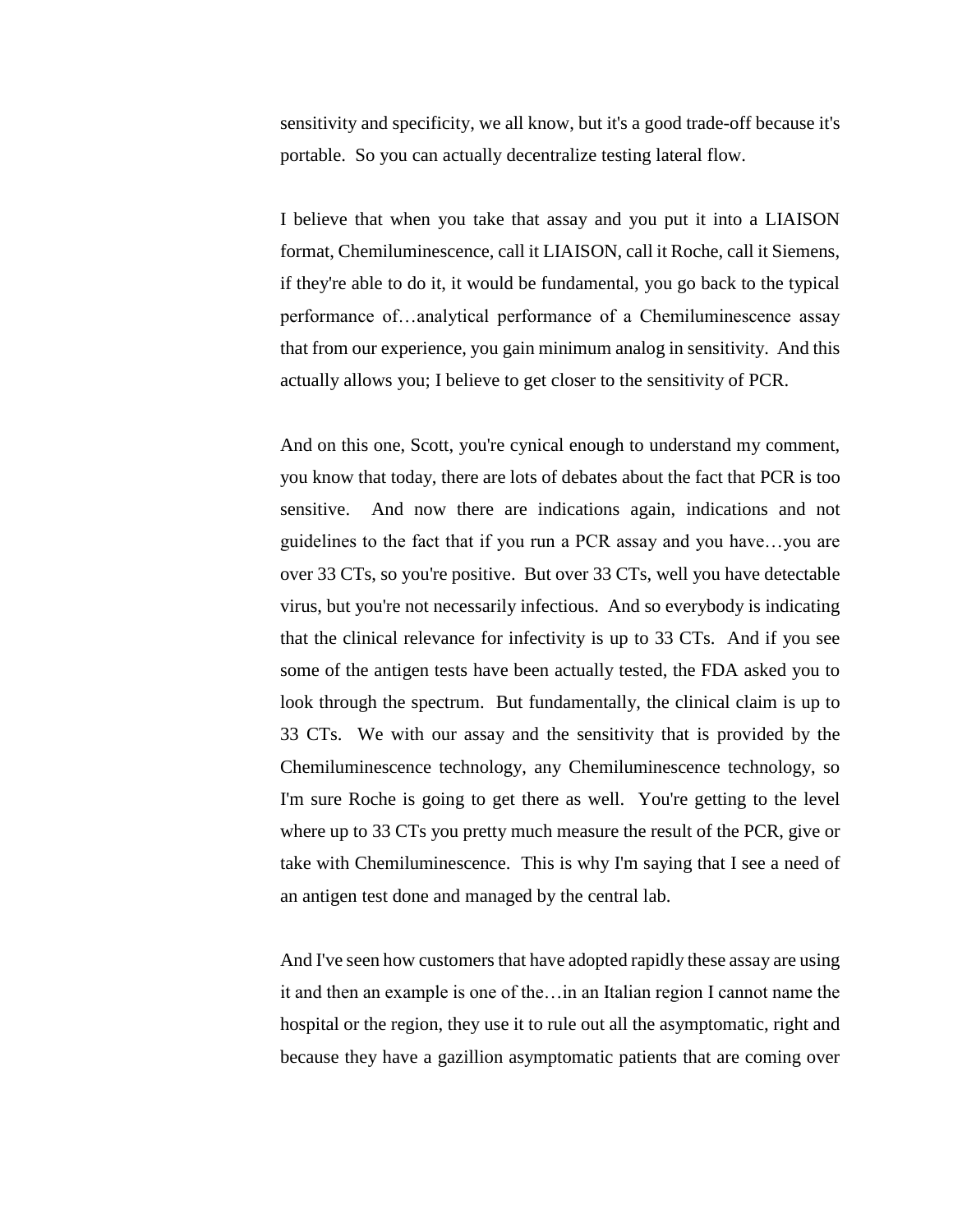because they're relatives to people that have been diagnosed and then you need to understand [indiscernible] quarantine all that that jazz and story.

And the hospital today is using it to immediate very fast rollout; they're asymptomatic and free them up versus then get themselves into the quarantine. And today, lots of volume actually is going in that direction. This is why I'm saying there is a need for these antigen tests. It is going to go away because eventually when you'll be able to choose, you're going to be choosing for clinical, again diagnostic specification you're going to go for a gold standard, and gold standard undeniably is the PCR, it's the PCR assay.

Now, let's talk about the post-COVID, post-COVID world. Okay, let me just state I don't know when the post-COVID world is going to start, okay? I think, I hope they're going to start in 2022. Post-COVID for us, if you listen, well, I know that you listen and unfortunately some of other investors did not. They were too much focused on COVID but we started to talk about the post-COVID world 3 months ago.

And to me the best mover was MeMed, and we talked about MeMed and nobody listened because everybody was enthusiastic about COVID but MeMed for us was the beginning of a new post-COVID world where certainly we have an installed base in hospitals, because of COVID. And MeMed is a fantastic opportunity because it's innovative; it's very much welcomed clinically by physicians. MeMed, the company itself spent million [ph] amounts of dollars into the clinical validation of the concept and we expect that very rapidly, they're going to have also the FDA approval, so that we can use their assay as a medical [ph] device. So MeMed to me is the post-COVID world that relate to DiaSorin 3 things in my opinion, brand recognition, because we have been faithful in loyally serving our customer base without a single day of the quarter. And this has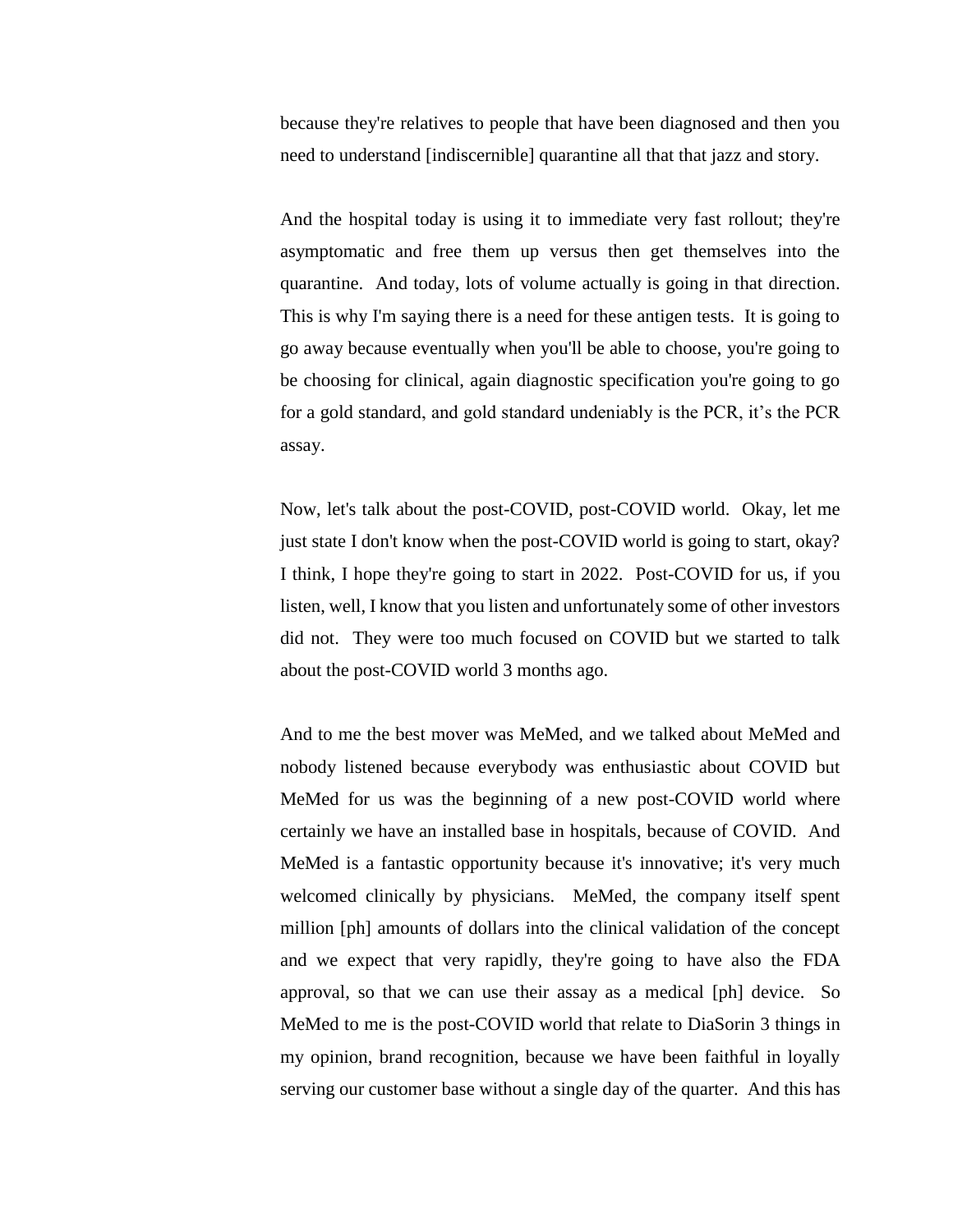been recognized by everybody. And installed base that we were able to establish on molecular and immuno and last but not least, COVID will translate to everybody into lots of cash, right.

And, now the next question would be I'm going to reply before you ask the question. The question is you need to take that cash and then rightfully invest it in order to strengthen the company. And certainly M&A plays a role. And we do have a plan, as you know, we're being always careful buyers, we believe that the post-COVID time is going to be a good momentum to look into M&A opportunities, and we're certainly focused on that.

- SCOTT BARDO: Thanks very much. And maybe just quick follow-up if I can. So you're right, I was going to ask you a question on M&A. But then, just to understand and maybe too difficult to answer, but the profile for the business is pre-COVID as compared to post-COVID, it is still relevant, midto-high-single-digit, sort of high 30s margin, and maybe to ask the M&A question slightly differently, with DiaSorin set to exceed, approach the  $\epsilon$ 1 billion sales mark, do you feel confident that that is a level and watermark level that you can sustain along with M&A going forward?
- CARLO ROSA: Listen, again, I pull out my crystal ball. I look into it and I say yes, because nothing changed, okay. So DiaSorin has always been a profitable company, because of the nature of the business we run, which is extremely specialized. And again sorry, if I go back to look a minute, we didn't get ourselves into another PSA [ph]. We got ourselves into far front technology, clinical technology MeMed, which is high-value products, and hopefully high profit product, certainly we will need to invest in marketing and promotion. But it's a good bet, because it's a phenomenal clinical tool that everybody is welcoming.